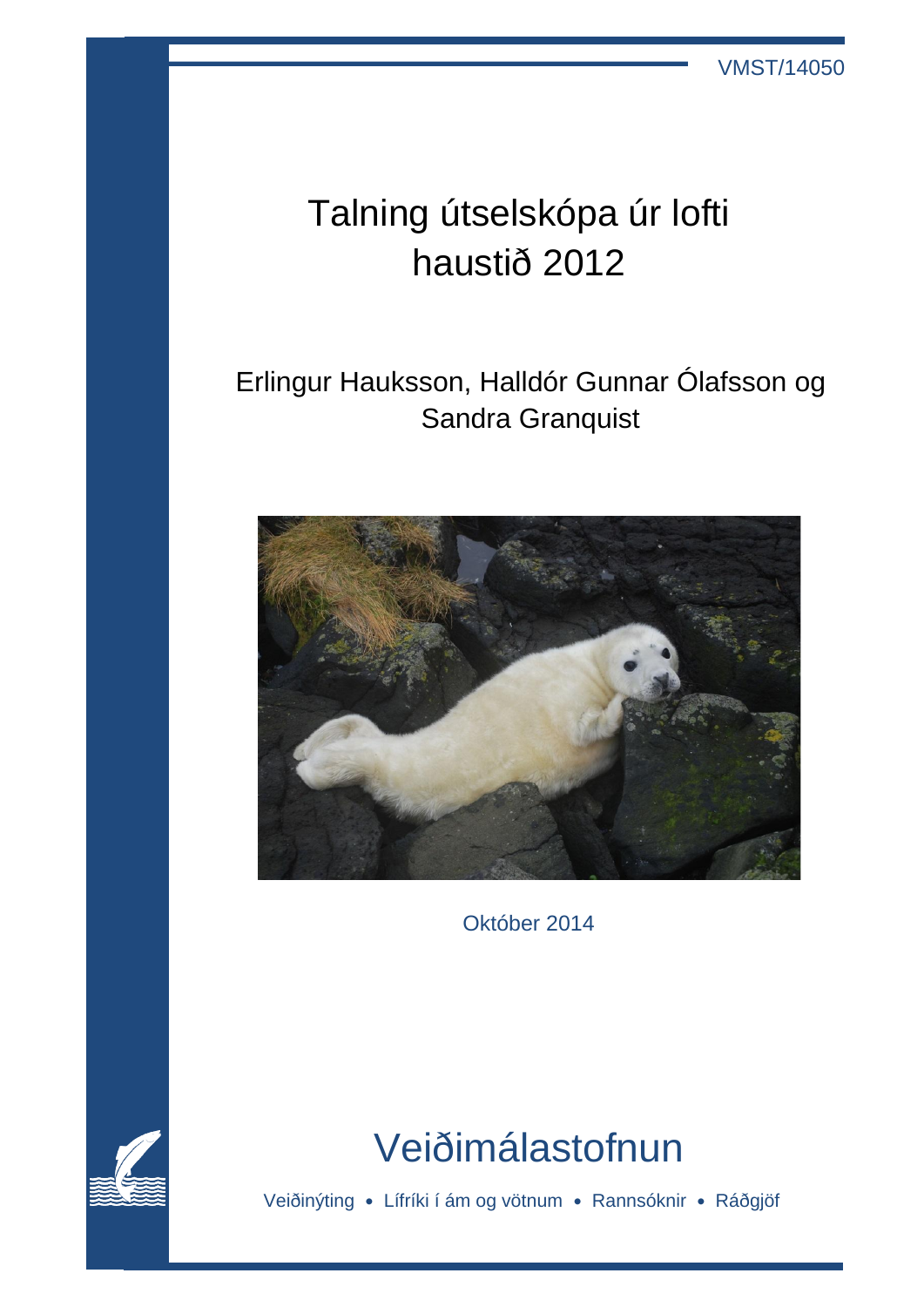Forsíðumynd: Útselskópur Myndataka: Georgette Leah Burns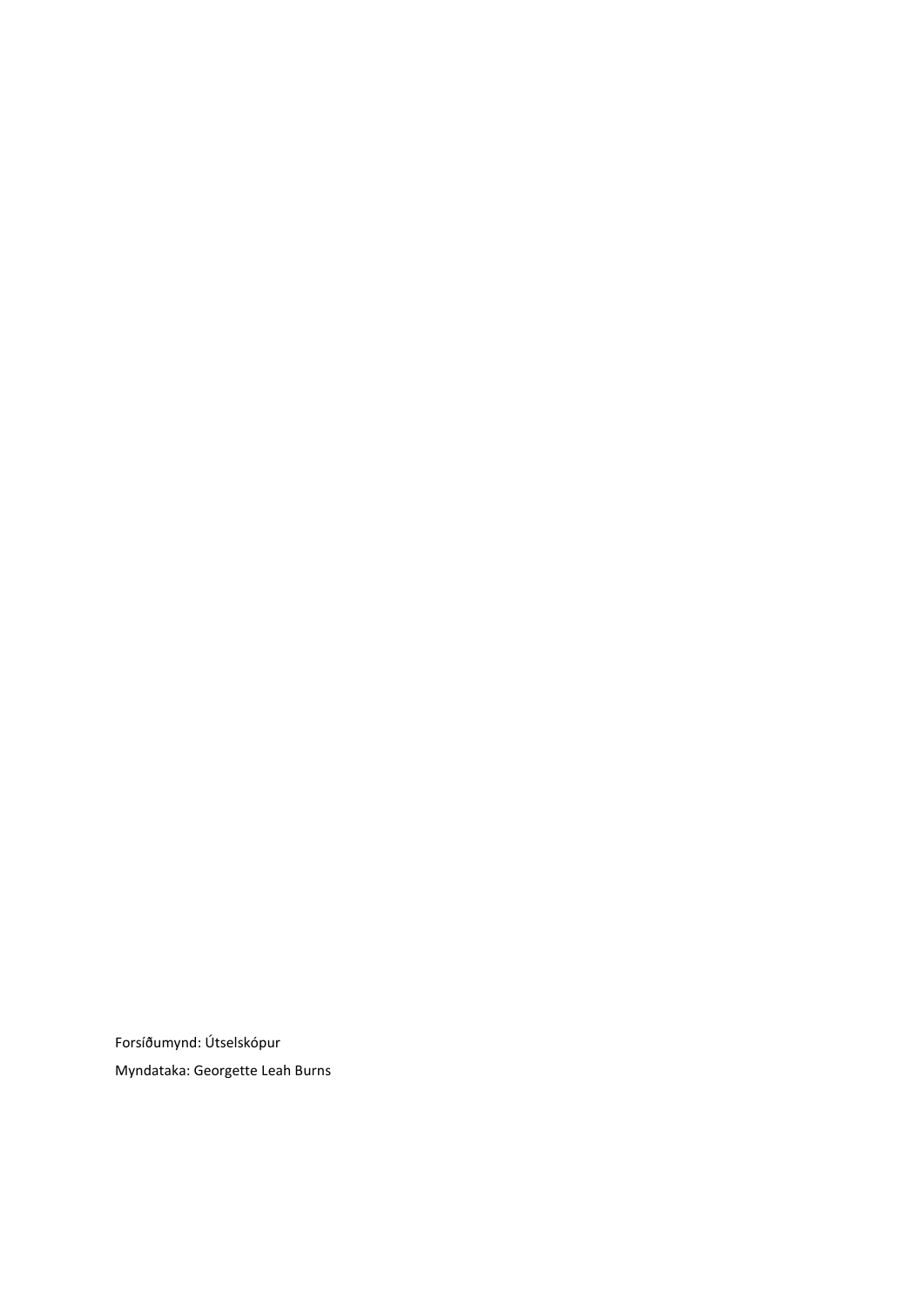# Talning útselskópa úr lofti haustið 2012

# Erlingur Hauksson<sup>1,2</sup>, Halldór Gunnar Ólafsson<sup>3</sup> og Sandra Granquist $1,4$

Október 2014

Unnið í samstarfi við Selasetri Íslands, Biopol og Varar sjávarrannsóknarseturs við Breiðafjörð

- 1. Selasetur Íslands, Brekkugata 2, 530 Hvammstanga,
- 2. Vör Sjávarrannsóknarsetur við Breiðafjörð, Norðurtanga3, 355 Ólafsvík
- 3. Biopol ehf. Einbúastíg 2, 545 Skagaströnd,
- 4. Veiðimálastofnun, Árleynir 22, 112 Reykjavík



Veiðinýting **•** Lífríki í ám og vötnum **•** Rannsóknir **•** Ráðgjöf Veiðimálastofnun





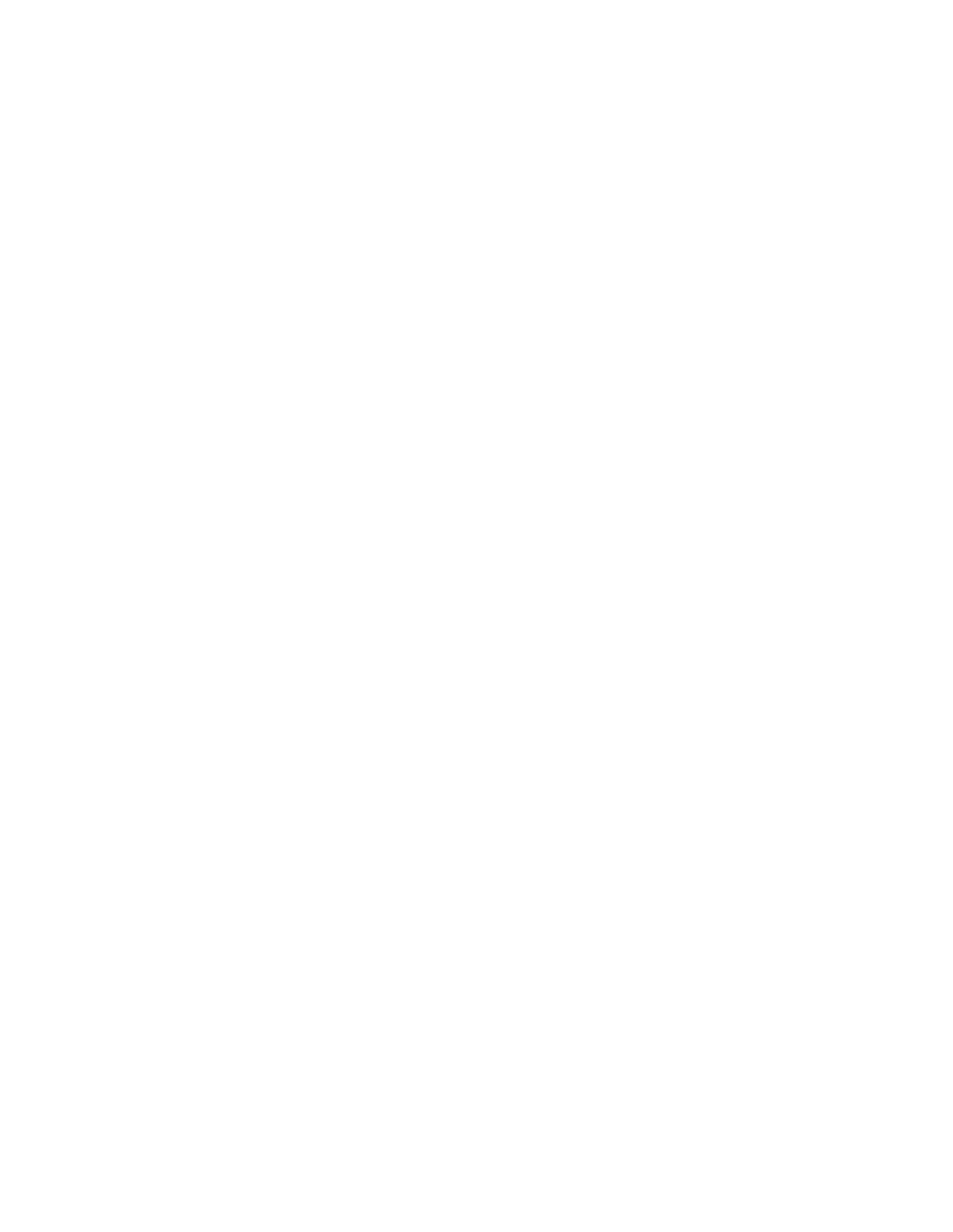### **Ágrip**

Haustið 2012 fór fram talning á útselskópum í helstu látrum landsins og stofnstærðarmat á útsel við Íslandsstrendur var í kjölfarið reiknað út, byggt á áætluðum fjölda kópa. Frá 17. september til og með 29. nóvember var flogið einu til fjórum sinnum yfir látrin (samtals 100 flugtímar) og kópar taldir í þeim. Í látrum sem var flogið yfir var áætlaður hámarkskæpingardagur á bilinu 29. september til 31. október. Útfrá þroskastigi kópa var 5. október ákvarðaður sem hámarkskæpingardagur í Bjarnarfirði og á Drangatanga. Flestir kópar voru taldir í Breiðafirði, eða að meðaltali 525 kópar (90% CI: 496-553), á Ströndum og Norðurlandi vestra voru sameiginlega taldir að meðaltali 322 (90% CI: 279-323) og á Suðurströndinni að meðaltali 133 kópar (90% CI: 133-137). Í Faxaflóa voru að meðaltali 12 (90% CI: 10-13) kópar. Niðurstöður leiða í ljós að fjöldi kópa sem fæddust 2012 voru að lágmarki 992 (90% CI: 918-1026), sem er minna en talningarárin 2005 og 2008 þegar talningar fóru fram með svipuðum hætti. Áætluð stofnstærð árið 2012 var 4200 (95% CI: 3400 – 5000) dýr og hefur stofnstærð útsels samkvæmt því minnkað um 5% (90% CI: 4%-6%) árlega frá 2005 til 2012. Stofnstærðin 2012 er sú lægsta síðan 2004 þótt breytingarnar frá aldamótum séu ekki tölfræðilega marktækar. Ástæða þess er að of mörg ár hafa liðið á milli útselskópatalningana, sem gerir það að verkum að tölfræðilegt afl (power) mælingana verður of lítið til þess að marktækni komi fram. Viðmiðunarmörk stjórnvalda er varðar lágmarksstofnstærð útselsstofnsins hefur verið ákvörðuð 4100 dýr. Áætluð stærð útselsstofnsins árið 2012 er því nálægt þeim viðmiðum. Útreikningar leiða í ljós að það séu 44% líkur þess að stofnstærðin sé minni en 4100 dýr og því rétt að undirstrika að full ástæða er til varkárni við nýtingu stofnsins.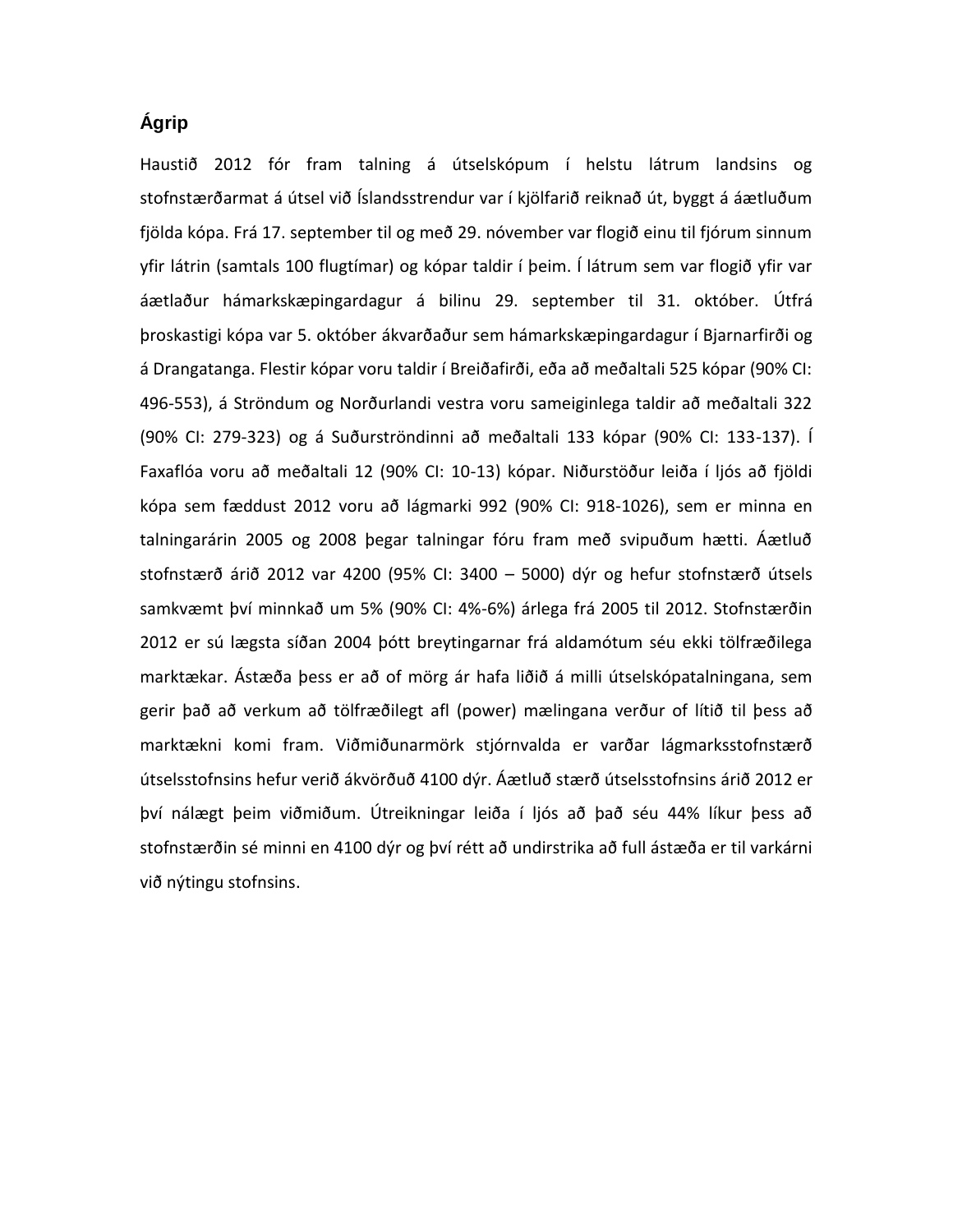#### **English abstract**

An aerial grey seal survey was conducted in Iceland during the pupping season of 2012 with the aim of estimating the size of the grey seal population. From the 17th of September until the 29th of November, pups were counted one to four times in the main grey seal haul-out sites in Iceland (a total of 100 flying hours) and the total population size was estimated from the total number of pups. In the rookeries surveyed from the air the estimated peak of pupping varied from the  $29<sup>th</sup>$  of September to the  $31<sup>st</sup>$  of October. In addition, the peak of the pupping season in Bjarnarfirði and Drangatanga was estimated using age determinations of pups (in days). This peak was found to be the  $5<sup>th</sup>$  of October. The highest number of pups were found in Breiðafjörður; on average 525 pups (90% CI: 496-553), on the shores of northwest Iceland; on average 322 pups (90% CI: 279-323), and in the south of Iceland; on average 133 pups (90% CI: 133-137) were found. In Faxaflói only 12 (90% CI: 10-13) pups were found on average. The results indicate that the number of grey seal pups born in 2012 were minimally 992 (90% CI: 918-1026), which is less than the years of 2005 and 2008 when grey seal censuses were carried out in Iceland using the same methods. The estimated population size for 2012 was 4200 (95% CI: 3400  $-$  5000) animals, corresponding to a yearly decrease of 5% (90% CI: 4%-6%) between 2005 and 2012. The estimated population size in 2012 is therefore the lowest since 2004, although the change in population size is not statistically significant since the turn of the century. This is due to the fact that censuses of the Icelandic grey seal population have been carried out to irregularly, and therefore the statistical power of the data is too low to detect a significant trend in population sizes. The guidance from Icelandic authorities for the Icelandic grey seal population has been set to a minimum criterion of 4100 animals and hence, the current population size in 2012 is close to that number. Calculations reveal a 44% chance that the population is <4100 animals and therefore we highlight the importance of taking this into consideration in regards of exploitation of the population.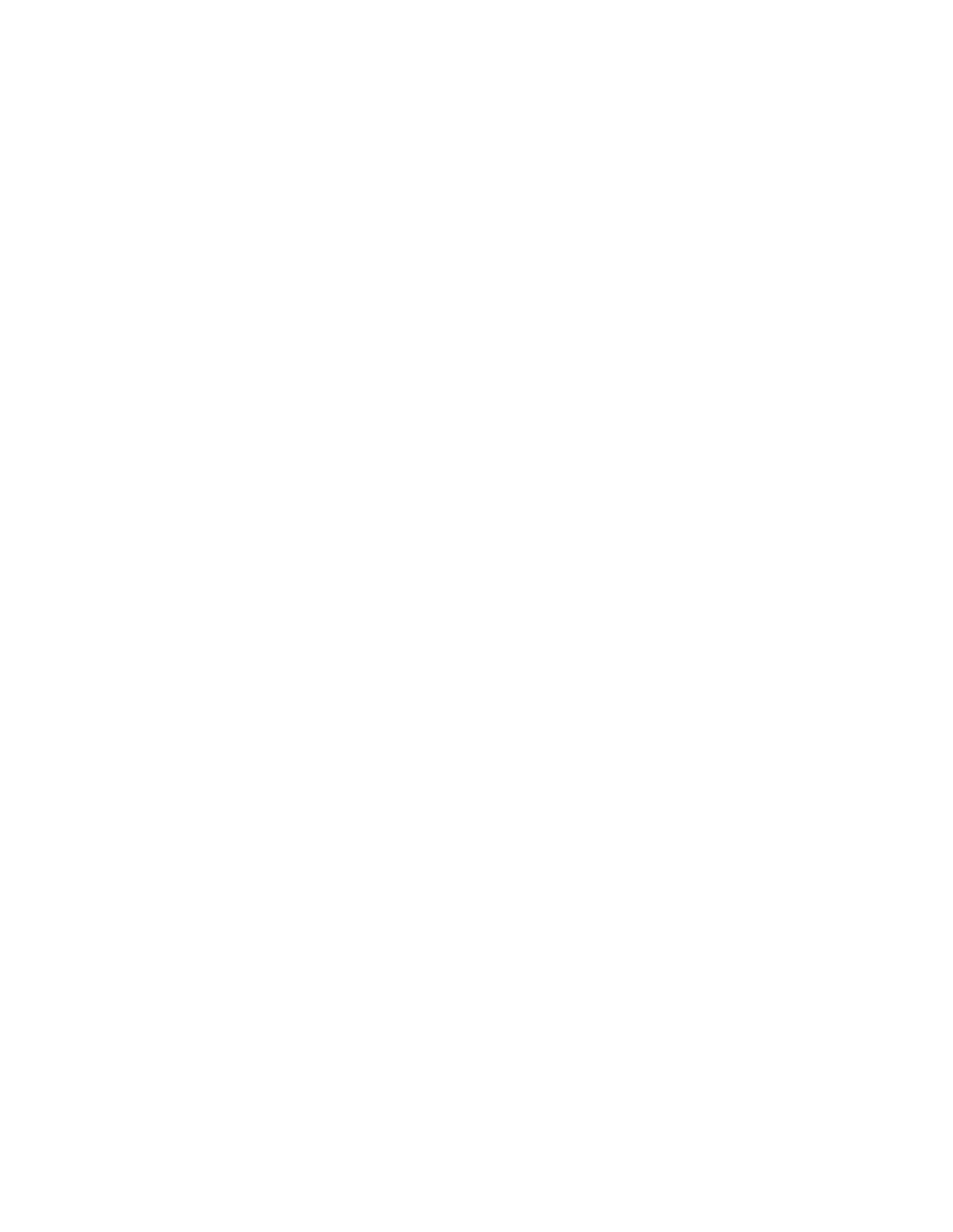## Efnisyfirlit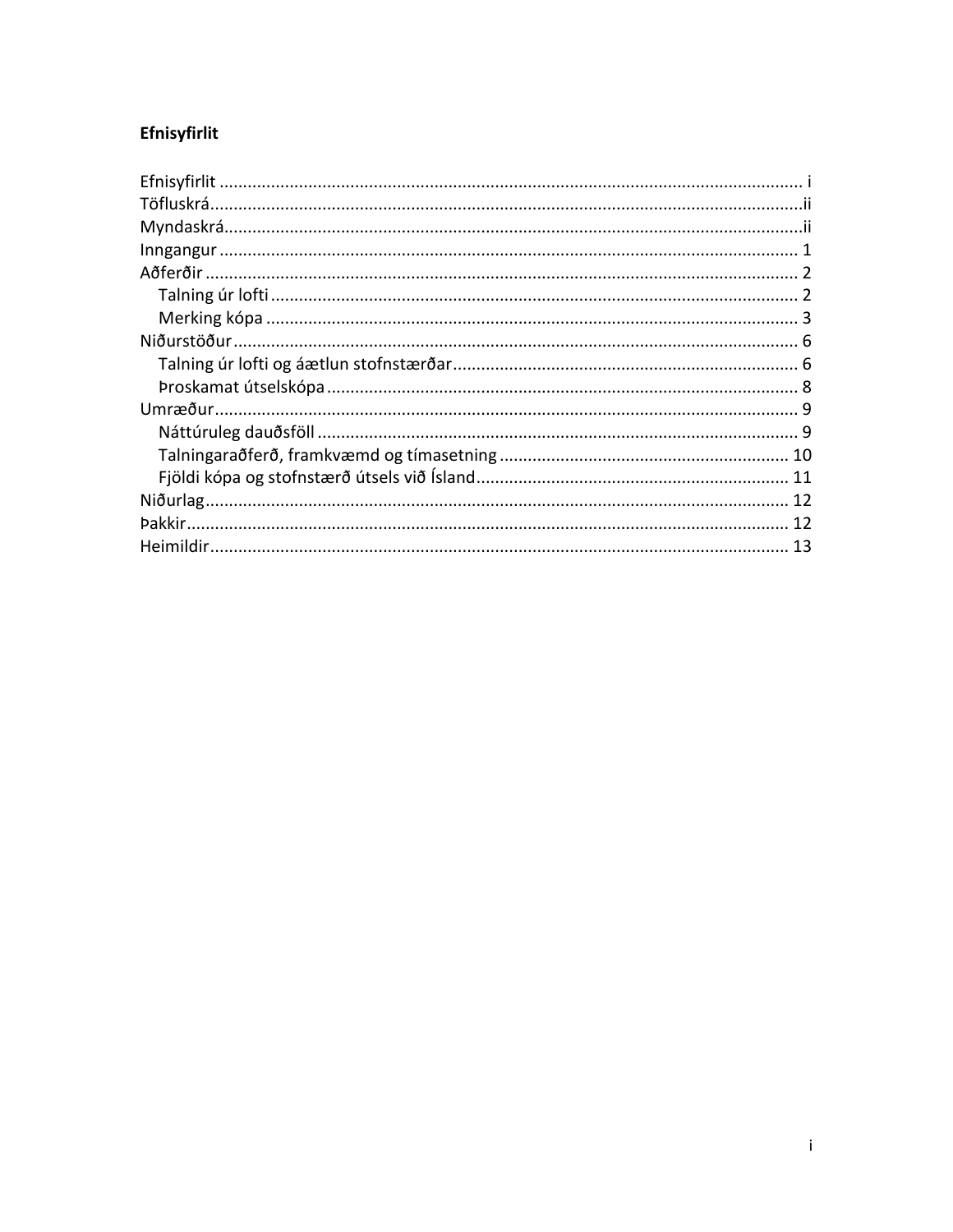### **Töfluskrá**

- Tafla 1. Framkvæmd talningar á útselskópum úr lofti haustið 2012. Talningardagar, fjöldi yfirferða og flugtímar, ásamt upplýsingum um bátsferðir í Breiðafjörð og á Strandir. *The aerial grey seal pup survey in 2012. Dates that countings were carried out, number of counts in each area and information about boat trips in Breiðarfjörður and Strandir............................................................*3
- Tafla 2. Upplýsingar um útselskópamerkinga. *Information about grey seal pup tagging...............................*4
- Tafla 3. Þroskastig útselskópa (í dögum) eftir spiksöfnun og útliti felds, skv. Bowen et al. (2005). *State of development of the pups (in days) identified with blubber thickness and fur apperance according to the method used by Bowen et al. (2005)......................................................................................*5
- Tafla 4. Merkingarstaðir og –dagar, ásamt fjölda kópa af stigum 1-4 og fjöldi kópa samtals. *Tagging area and –dates, and the number of pups in stage 1-4, as well as the total number of pups...................................................................................................................................................*9
- Tafla 5. Merkingarstaðir og dagsetningar árið 2012, ásamt þeim degi sem áætlað er að kæping sé í hámarki, samkvæmt því þéttleikafalli aldursgreindra kópa (1-4 stig), sem best fellur að gögnum samkvæmt "logLikelihood" aðferð. Fjöldi kópa sem liggur að baki dreifingarinnar, er einnig gefinn. *Tagging areas and dates in 2012, according to the culmulative distribution of pups (stage 1-4), that best fits the data according to the "logLikelihood" calculations.The number of pups that the distribution is based on is also shown.........................................................................................*9

### **Myndaskrá**

- Mynd 1. Dreifing 5000 reiknaðra stofnstærða íslenska útselsins út frá kópatalningargögnum og leiðréttingarstuðlum, árið 2012. *Distribution of the population size for the year of 2012, when calculated 5000 times using pup data and correction coefficients..................................................*7
- Mynd 2. Þéttleikaföll 5000 stofnstærða íslenska útselsins árin 2005 (blá lína), 2008 (græn lína) og 2012 (rauð lína), sem metnar eru út frá kópafjölda með 90% ö.m., leiðréttur með stuðlinum *q* með 95% ö.m. og margfaldaður með 4 (3 og 5 sem neðri og efri mörk). Lóðréttu línurnar er við stofnstærðirnar 4100 (viðmiðunarmörk stjórnvalda) og 6450 (miðgildi útreiknaðra stofnstærða árið 2008). Cumulative *distribution of 5000 grey seal population sizes for the year of 2005 (blue line), 2008 (green line) and 2012 (red line), calculated from the number of pups (with 95% confidence interval) after corrections for the factor q and a multiplication with 4 (3 and 5 as upper and lower interval) has been made. The vertical lines are placed at the population sizes of 4100 (the recommendation of Icelandic authorities) and 6450 (the median for the calculated population size in 2008)………………………………………………………………………………………………………………………………..….………*8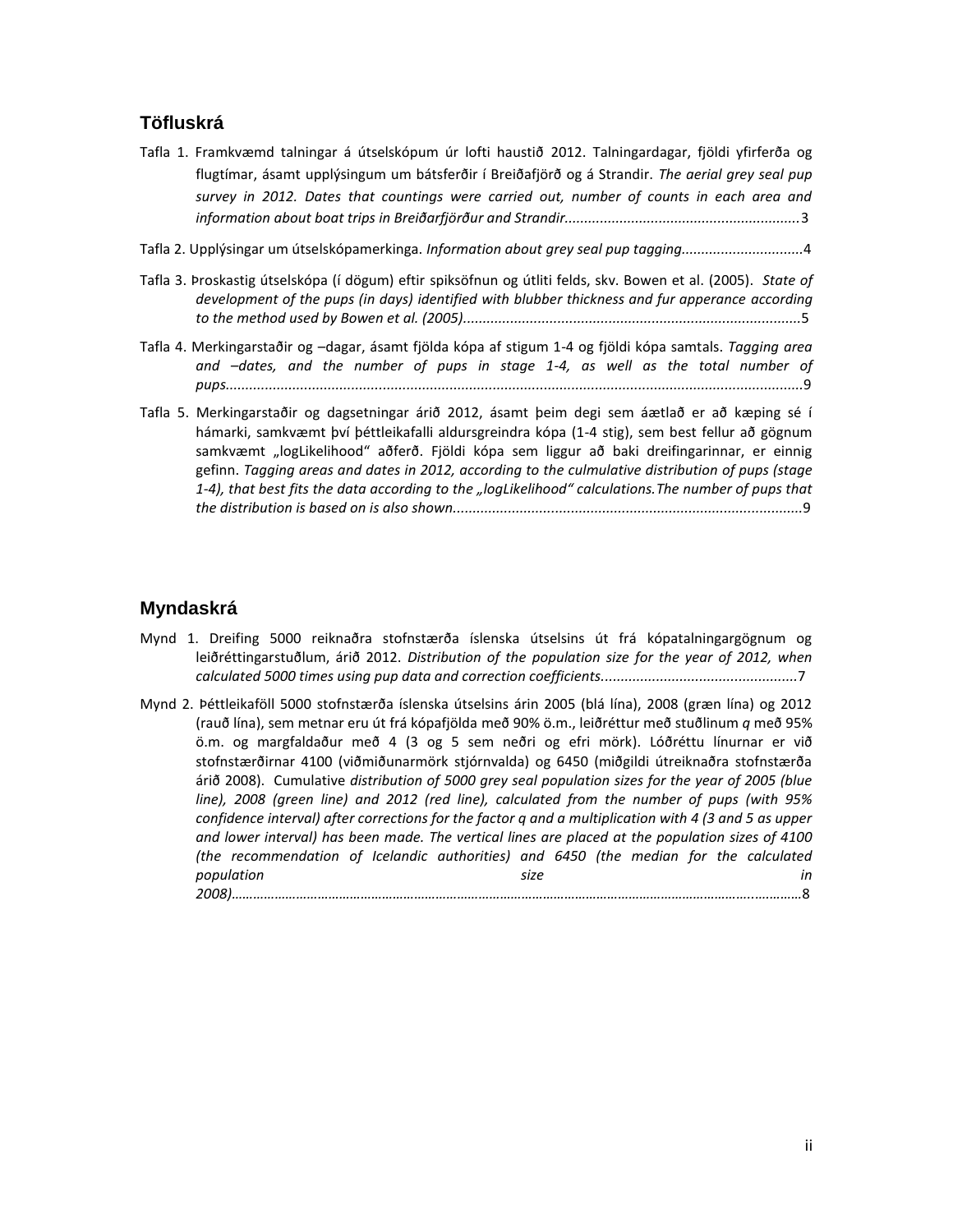#### **Inngangur**

Mikilvægt er að fylgjast vel með stofnstærð sela við Ísland. Vitað er að útselir sem og landselir hér við land nærast á nytjarstofnum, svo sem síld, þorsk- og laxfiskum og þar af leiðandi settu stjórnvöld stjórnunarmarkmið fyrir útselsstofninn við Ísland árið 2005. Markmið stjórnvalda miða að því að stofninn sé nálægt þeirri stærð sem hann var árið 2004 eða 4100 dýr. Mikilvægt er þó að forðast að stofninn minnki um of þar sem útselurinn er mikilvægur þáttur í íslensku vistkerfi. Upplýsingar um ástand útselsstofnsins eru mikilvægar fyrir ráðgjöf og löggjöf um veiðar ásamt frekari rannsóknum á vistfræði íslenskra sela.

Margir mismunandi þættir hafa áhrif á stofnstærð útsels. Meðal annars má nefna veiðar og fæðuframboð, ásamt umhverfisbreytingar og breytingar í veðurfari, sem oft hafa einnig áhrif á fæðuframboðið. Veiðar á útsel hafa dregist verulega saman undanfarin ár, en líklegt er að veiðar í lok 20. aldar hafi verið umfram afrakstursgetu útselsstofnsins við Ísland. Nákvæmar upplýsingar um dauðsföll úr selastofnum hér við land skortir hinsvegar og mikilvægt er að bæta skráningu dauðsfalla af manna völdum, svo sem vegna veiða, slysaveiða í veiðarfæri (hjáveiðar) og seladráps (selir skotnir en ekki hirtir ("struck and loss")).

Markmið þessa verkefnis var að telja útselakópa og útfrá þeirri talningu áætla stofnstærð útsela hér við land árið 2012. Eins og árin 2005, 2008 og 2009 (Hauksson 2007; Hauksson 2010) var ákveðið að nota talningaraðferð sem gefist hefur vel við Bretlandseyjar og telja helst fjórum sinnum í hverju látri (Duck & Thompson 2007). Þegar stofnstærðarmat hefur verið framkvæmt áður (fyrir árið 2005), hefur aðeins verið talið einu sinni og svo margfaldað með leiðréttingarþáttum (Hauksson 1985). Markmið verkefnisins var einnig að áætla hvenær hámark kæpingartímabils er, en slíkar upplýsingar eru mikilvægar fyrir skipulagningu framtíðar stofnstærðarmats.

Verkefnið var framkvæmt af Veiðimálastofnun í samstafi við Selasetur Íslands, BioPol ehf og Vör Sjávarrannsóknarsetur við Breiðafjörð.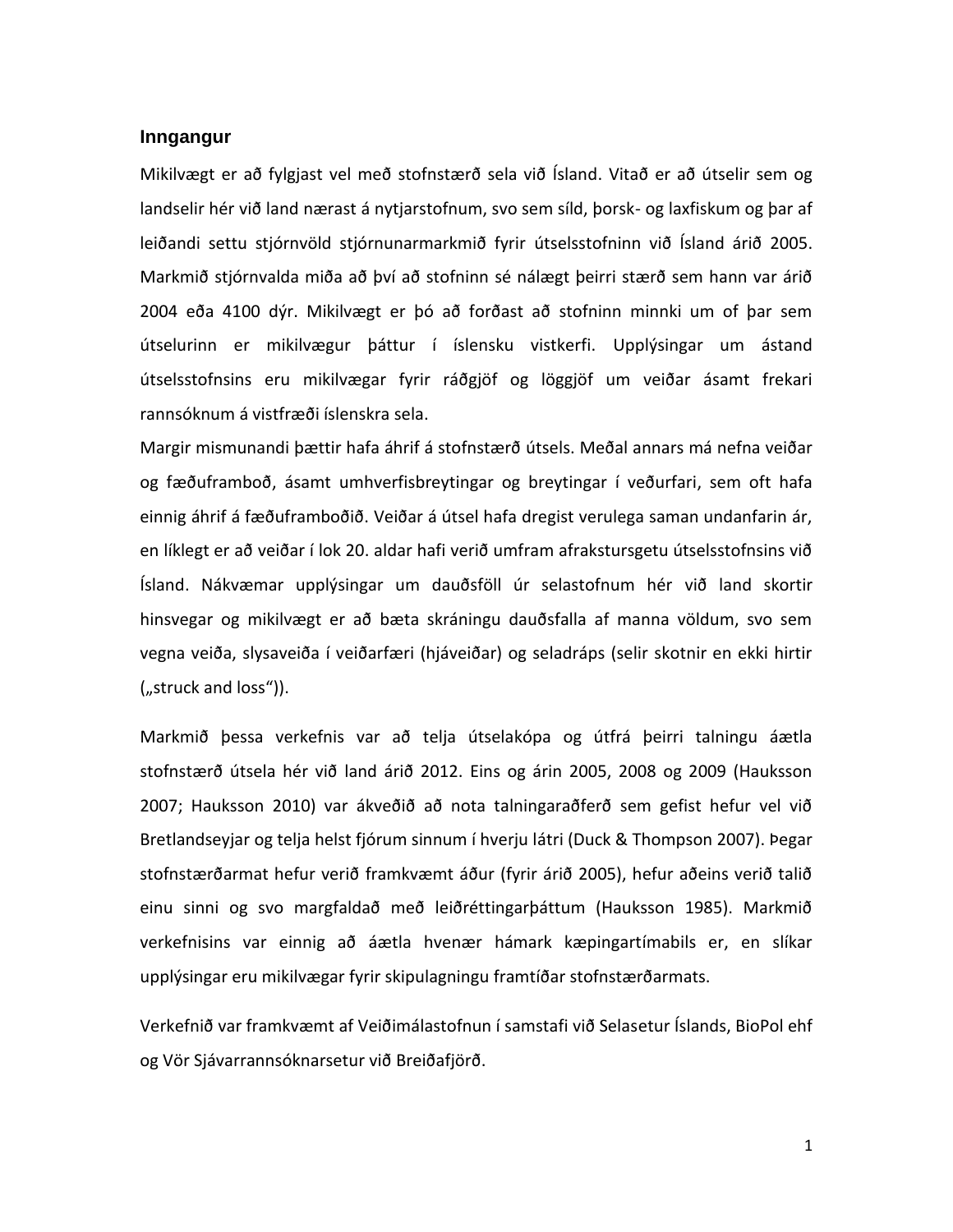#### **Aðferðir**

#### **Talning úr lofti**

Talning hófst 17. september og lauk 29. nóvember. Selir voru taldir úr Cessna hátekju flugvél í samtals 100 flugtíma (Tafla 1). Ekki tókst að fara fjórum sinnum á öll strandsvæðin, vegna veðurs, en á flest helstu útselssvæðin var farið að lágmarki þrisvar sinnum. Yfir Faxaflóa og Breiðafjörð, var flogið fjórum sinnum, yfir Strandir, Norðurland vestra og suðurströndina þrisvar (nema Vigur í Lóni þar sem flogið var tvisvar). Yfir Norðausturland og Austfirði var aðeins flogið einu sinni, með þeirri undantekninu að yfir Andey, Seley og Papey var flogið tvisvar. Yfir svæðið frá Þórðarhöfða í Skagafirði austur um að Krossanesi við Reyðarfjörð var, samkvæmt áætlun, einungis farið einu sinni. Þar hafa útselir kæpt lítið og fáir kópar fundist í gegnum tíðina (Tafla 1).

Tekið var tillit til upplýsinga um veiði eftir því sem þær bárust, þannig að reiknað var með að veiddir kópar hefðu sést úr lofti í næstu talningu á eftir veiðidag. Oftast var einungis um fáa daga að ræða á milli talningar og veiða.

Hámarkskæpingardagur var ákvarðaður sem hámark þeirrar tölfræðidreifingar sem féll best að dreifingu fæðingardaga kópa um haustið 2012. Þegar flogið er yfir sömu látrin oftar en tvisvar fást upplýsingar um þéttleikafall fæðinga kópa. Gert er ráð fyrir að a) 15 daga gamlir kópar og yngri séu allir ennþá í látrinu b) helmingur 22 daga kópa sé farinn og c) 30 daga gamlir kópar og eldri séu allir farnir. Gert er einnig ráð fyrir að þetta hlutfall fylgi normaldreifðu þéttleikafalli með meðaltalinu 22 dagar og staðalfráviki um 3 dagar (Bowen et al. 2005; Hauksson 2010). Einnig þarf að ákvarða þann fjölda kópa sem fæddist fyrir fyrsta talningardag og eftir síðasta talningardag. Þetta er gert með því að fella þéttleikafall að kópafjölda, leiðréttum fyrir tvítalningu, miðað við að dagur 1 sé 1. september og síðasti dagurinn (120) sé 29. desember. Mismunandi tölfræðilegar dreifingar voru prófaðar á gögnin og sú notuð sem féll best að gögnunum í hverju látri (hefur lægst *-loglikelihood* gildi, sjá Töflu 5 og Viðauka I). Því oftar sem flogið er yfir og kópar taldir því nákvæmari verður aðfellan að dreifingunum og því hærra verður hlutfall kópa sem sést af þeim sem komu í heiminn það haustið. Tvær talningar eru algert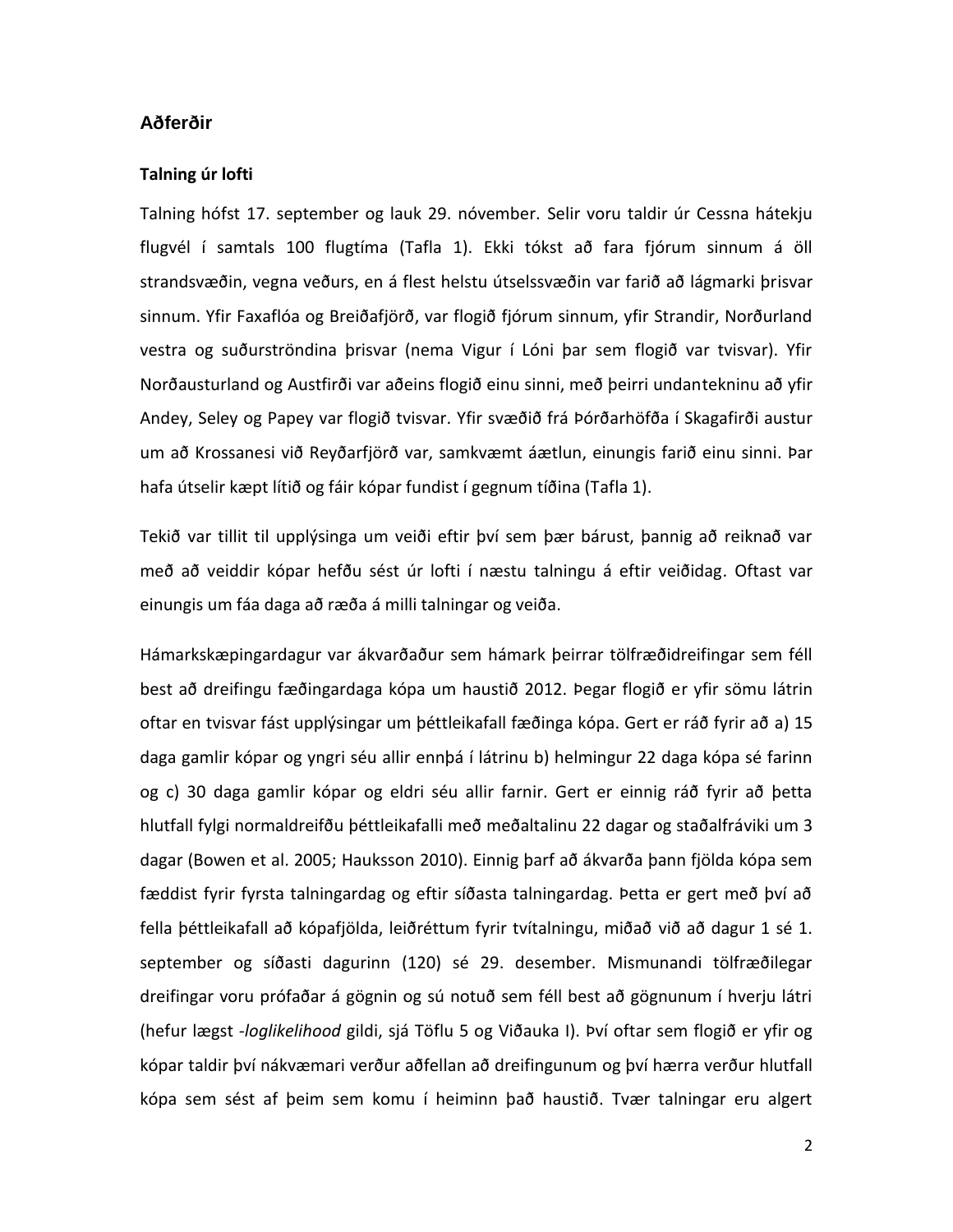lágmark, þrjár talningar gefa mun betri raun og fjórar talningar eru ákjósanlegastar. Fimm og fleiri talningar eru líklega óverjandi vegna aukins kostnaðar. Hver talning kostar sitt og eftir fjórar þá eykst nákvæmnin stöðugt hlutfallslega minna (Duck & Thompson 2007, Hauksson 2010).

Tafla 1. Framkvæmd talningar á útselskópum úr lofti haustið 2012. Talningardagar, fjöldi yfirferða og flugtímar, ásamt upplýsingum um bátsferðir í Breiðafjörð og á Strandir. *The aerial grey seal pup survey in 2012. Dates that countings were carried out, number of counts in each area and information about boat trips in Breiðarfjörður and Strandir.*

| Strandsvæði         | $1.$ fer $\delta$ | 2. ferð                  | 3. ferð                  | 4.ferð                   | Flug-<br>tímar<br>(h) |
|---------------------|-------------------|--------------------------|--------------------------|--------------------------|-----------------------|
| Faxaflói            | $17.9 \& 17.10^1$ | 26.9                     | 14.10                    | 4.11                     | 10                    |
| Breiðafjörður       | 17. & 18.9        | 27 & 28.9                | 14. & 16.10              | $4.11\&29.11^2$          | 40                    |
| Vestfirðir          | 29.9              | $\overline{\phantom{a}}$ | -                        | ۰                        | $\overline{4}$        |
| Strandir og NV-land | 20.9              | 29.9 & 4.10              | 19.10                    | $22.10^3$                | 12                    |
| NA-land             | 5.10              |                          |                          |                          | 5                     |
| Austfirðir          | 1.10              | $5.10^{4}$               | $\overline{\phantom{a}}$ | $\overline{\phantom{0}}$ | $\overline{4}$        |
| Suðurströndin       | 19.9 & $17.10^5$  | 1.10                     | 5.10                     | $17.10^6$ & $11.11^7$    | 25                    |
| Flugtímar           | 41                | 34                       | 20                       | 5                        | 100                   |

#### **Merking kópa**

 $\overline{a}$ 

Þann 22. október 2012 var farið með báti að Skaufatanga og Meyjarseli í utanverðum Bjarnarfirði nyrðri og að Drangatanga á Ströndum. Í ferðinni voru kópar merktir með plastmerkjum (frá Dalton Jumbo Rototag) í afturhreifa. Ákveðið hlutfall kópa var tvímerkt (merki sett í báða afturhreifa) til þess að áætla merkjatap ("tag-loss"). Einnig

 $1$  Einungis strandlengja Reykjaness skoðuð.

 $^{2}$  Bátsferð í Breiðafjörð til merkinga og aldursákvörðunar kópa, einn vinnudagur.

<sup>3</sup> Bátsferð á Strandir til merkinga og aldursákvörðunar kópa, einn og hálfur vinnudagur.

<sup>4</sup> Aðeins farið tvisvar yfir sunnanverða Austfirði.

<sup>5</sup> Strandlengjan frá Reykjanestá að Þjórsá skoðuð í fyrsta og eina sinn.

<sup>6</sup> Reykjanesið skoðað og endað í Surtsey

 $7$  Tilraun gerð til þess að fljúga suðurströndina, él hömluðu för. Einungis Surtsey og Þjórsá skoðuð.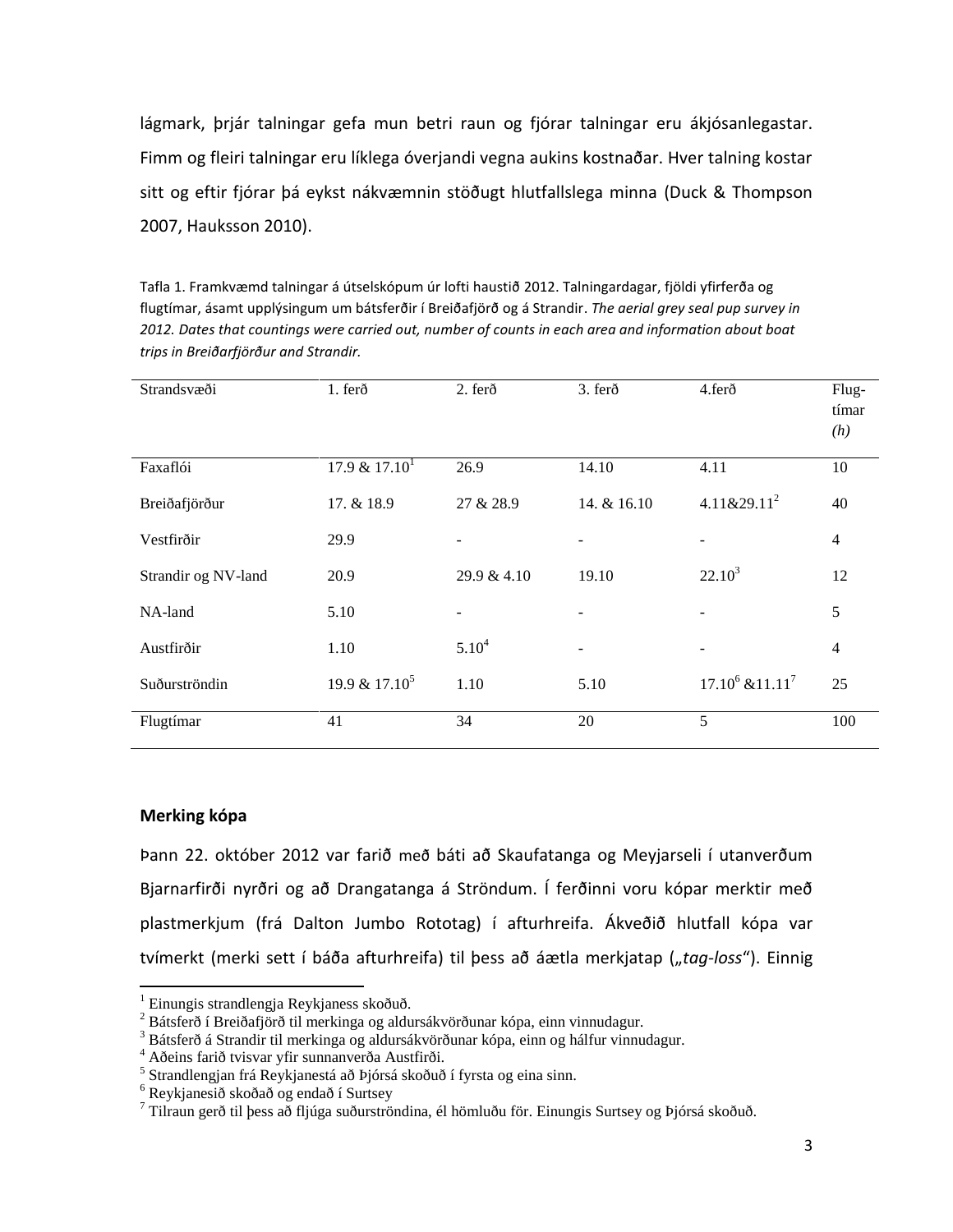var farið í Hafnareyjar á Breiðafirði og þeir kópar merktir sem fundust þar 29. nóvember 2012 (Tafla 2).

| Staður                           | Dags         | Fjöldi merktur | Þar af tvímerktir<br>(merki í báða<br>afturhreifa) | Kynjahlutfall kópa<br>Urtur/Brimlar |
|----------------------------------|--------------|----------------|----------------------------------------------------|-------------------------------------|
| Bjarnarfjörður og<br>Drangatangi | 22. október  | 99             | 6                                                  | $34/62^8$                           |
| Hafnareyjar, Breiðafirði         | 29. nóvember |                | $\theta$                                           | $4/2^{9}$                           |

Tafla 2. Upplýsingar um útselskópamerkinga. *Information about grey seal pup tagging.*

#### **Mat á þroskastig kópa**

Við skiptingu eyja og strandar Breiðafjarðar á milli svæða var stuðst við árbók Ferðafélags Íslands um Breiðafjarðareyjar (Gíslason 1989; Björnsson 1989). Þegar farið er oftar en einu sinni í ákveðnu látri og fylgst með framvindu kæpingarinnar á þann hátt er næsta víst að sami kópurinn sjáist oftar en einu sinni. Stafar þetta að því að kóparnir yfirgefa ekki látrin fyrr en um 30 daga gamlir og þá úrgengnir (búinir að missa fósturhárunum, Tafla 3). Í Töflu 3 er lýst þroskastigum kópa og gefinn upp sá dagafjöldi sem þeir eru á hverju þroskastigi (Bowen et al. 2005). Þroskaferill kópa er þannig að nýgotnir kópar í hvítum fósturhárum kallast *læpur*. Þá byrjar vaxtatímabil og um leið fara þeir úr fósturhárunum og nefnast *bólselir*. Um þriggja vikna gamlir eru kóparnir flestir *úrgengnir*, eða svo gott sem. Á því stigi þurfa þeir að fara að hugsa um sig sjálfir því urtan hefur yfirgefið þá. Kóparnir fara þá úr bólunum og safnast saman í hópa í nágrenninu. Á því stigi eru þeir mjög hreyfanlegir og orðnir gráir, grábrúnir eða næstum svartir á litinn. Þetta er þó mismunandi eftir kyni kópa (urtur eru margar ljósgráar og margir brimlar þegar svartir að lit) en einstaklingsbreytileiki getur einnig verið mikill (Tafla 3). Hámark kæpingartímabils var áætlað samkvæmt því þéttleikafalli

 $\overline{a}$ <sup>8</sup> Marktækt frábrugðið 50/50,  $X^2 = 8,17$ , p = 0,004. Þrír kópar sluppu úr höndum okkar ókyngreindir.

<sup>9</sup> Kyn óþekkt á einum kóp. Það voru allir útselskópar merktir sem fundust í Hafnareyjum og nærliggjandi eyjum. Það var greinilegt að kæpingin var komin að lokum þar.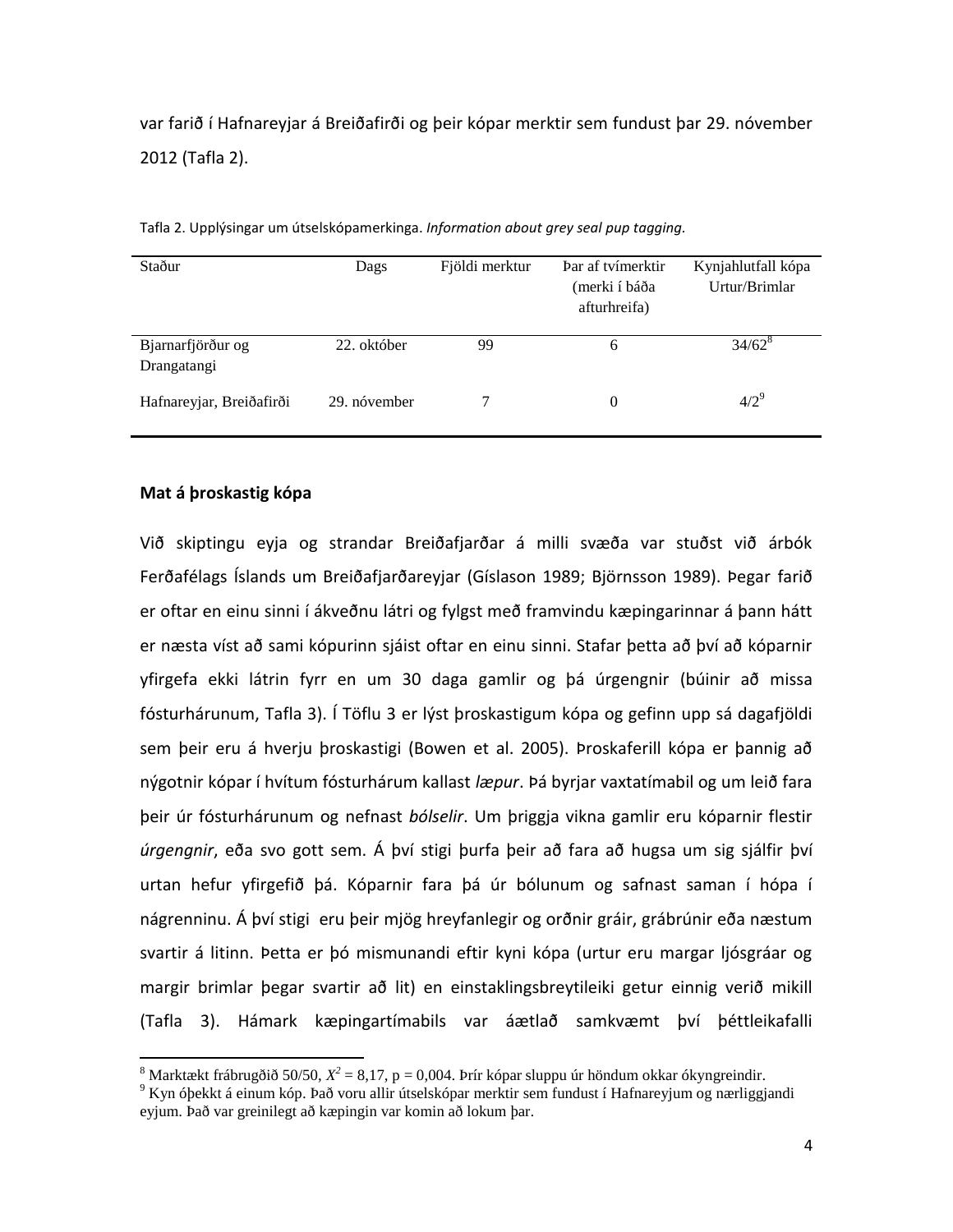aldursgreindra kópa (1-4 stig) sem best fellur að gögnum samkvæmt "logLikelihood" aðferð.

Tafla 3. Þroskastig útselskópa (í dögum) eftir spiksöfnun og útliti felda, skv. Bowen et al. (2005). *State of development of the pups (in days) identified with blubber thickness and fur apperance according to the method used by Bowen et al. (2005).*

| <b>Stig</b> | Islenskt heiti     | Lengd í<br>$d\ddot{\text{o}}$ gum $(SE)$ | Lýsing                                                                                                                               |
|-------------|--------------------|------------------------------------------|--------------------------------------------------------------------------------------------------------------------------------------|
| 1           | Læpa               | 3.4(0.91)                                | Kópur horaður. Hreyfingar stefnulausar. Feldur gullitaður af<br>legvökva                                                             |
|             |                    | 4.4(1.29)                                | Kópur horaður en byrjaður að fitna. Greinilegur háls. Hreyfingar<br>markvissar. Sýnir tennur en forðar sér frá hættu. Hvítur feldur. |
| 3           | Bólselur           | 12.1(2.77)                               | Kópar feitir og pattaralegir, háls orðin ógreinilegur. Hvítur feldur.                                                                |
| 4           | <b>Bólselur</b>    | 7.0(2.77)                                | Kópur missir hvítu fósturhárin á skrokknum. Sýnir tennur og reynir<br>að bíta.                                                       |
|             | Urgenginn<br>kópur | <b>O</b> bekkt                           | Kópur úrgenginn eða svo gott sem, með einungis lofastór svæði af<br>fósturhárum.                                                     |

#### **Áætlun stofnstærðar**

Þegar áætla á stofnstærð útfrá kópafjölda þarf að leiðrétta niðurstöður talninga með þætti sem tekur tillit til hversu vel talningarmenn sjá kópana í látrunum. Stærð þessa leiðréttingarstuðuls (*q*) er 1,08 (95% CI: 1,07-1,10) (Hauksson 2007), en náttúruleg afföll kópa, um 2%, eru innlimuð í stuðulinn. Við mat stofnstærðar (ársgamalla útsela og eldri) er gert ráð fyrir því að meðaltali séu um 4 útselir að baki hvers kóps, en að dreifing þessa fjölda geti verið 3 til 5 útselir. Eitt þúsund kópar að hausti vísi til 4 þúsund dýra stofnstærðar, með 3 og 5 þúsund sem neðri og efri mörkum. Við áætlun stofnstærðar er því tekið tillit til 95% öryggismarka af meðaltali talinna kópa, leiðréttingarstuðlinum *q* og dreifing 5000 hugsanlegra stofnstærða ákvörðuð, með hugbúnaðinum *@RISK*.

Við tölfræðilega úrvinnslu var hugbúnaðinum "Statistical Toolbox Matlab®, version 7.0" beitt, (sérstaklega 'dfittool' aðgerðinni). Við samburð á kópafjölda árin 2005, 2008/2009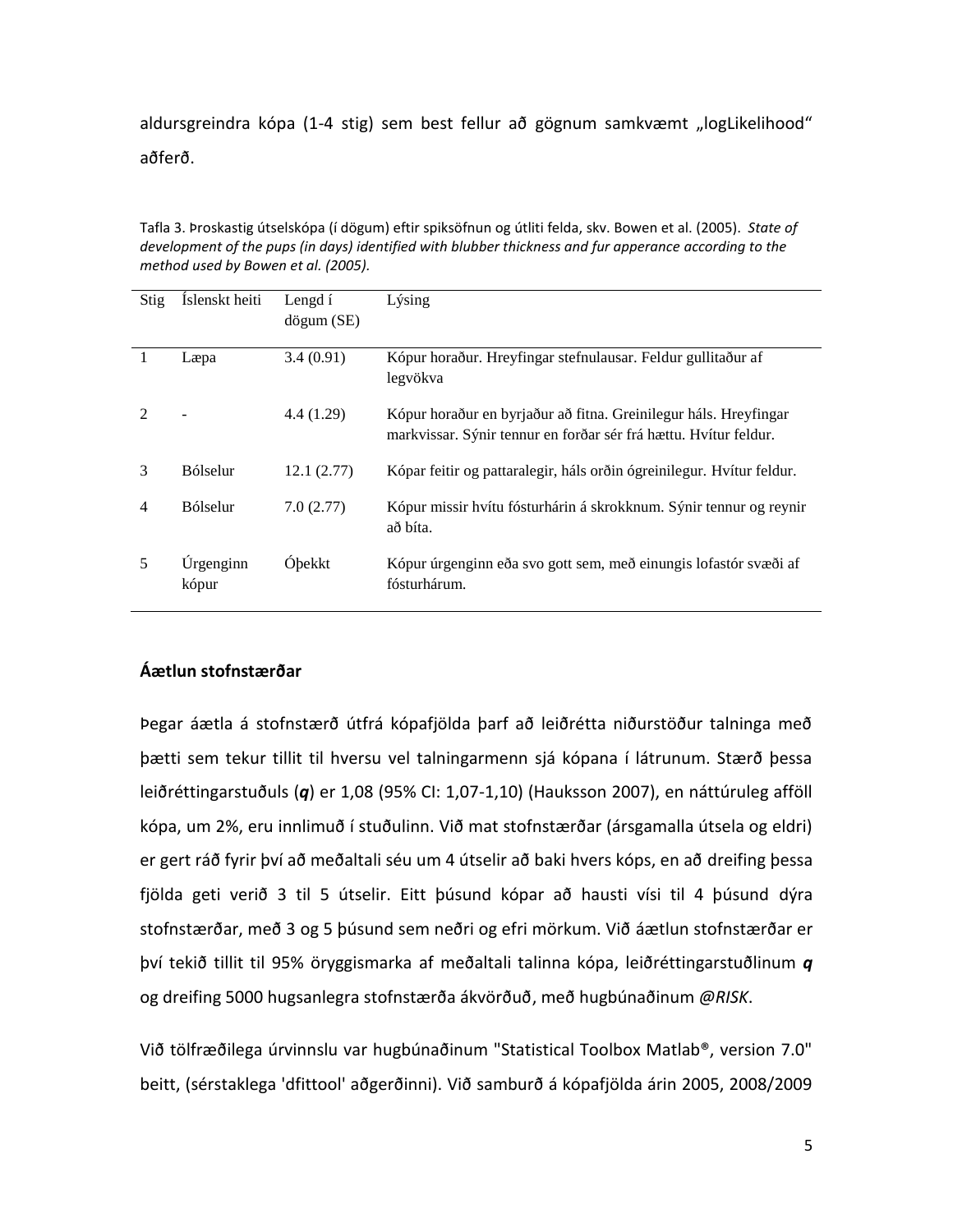og 2012, og útreikningi á stofnstærð, var hugbúnaðinum *@RISK version 5.0, Risk Analysis and Simulation, Add-In for Microsoft Excel, Palisade Corporation*, beitt.

#### **Niðurstöður**

#### **Talning úr lofti og áætlun stofnstærðar**

Fjöldi kópa og áætlaðan hámarkskæpingardag út frá lofttalningum ásamt dreifingu fyrir hvern talningarstað má sjá í Viðauka 1. Í látrum sem var flogið yfir, var áætlaður hámarkskæpingardagur á bilinu 29. september til 31. október. Flestir kópar voru taldir í Breiðafirði, eða að meðaltali 525 kópar (90% CI: 496-553), á Ströndum og Norðurlandi vestra voru sameiginlega taldir að meðaltali 322 (90% CI: 279-323) og á Suðurströndinni að meðaltali 133 kópar (90% CI: 133-137). Við Faxaflóa voru að meðaltali 12 (90% CI: 10- 13) kópar. Ekki fundust kópar á fleiri stöðum sem leitað var á (Viðauki I). Alls hafa haustið 2012 að lágmarki fæðst 992 (95% CI: 900-1070) útselskópar við landið skv. áætlun, sem er mun minna en árin 2005 og 2008/9. Áætluð stofnstærð útsela haustið 2012 var því 4200 (95% CI: 3400 - 5000) og hefur stofnstærðin samkvæmt því minnkað um 5% (90% CI: 4% - 6%) árlega þetta tímabil (2005 -2012) úr um 6000 (95% CI: 5400 - 6500) (Hafrannsóknastofnun 2012) dýrum haustið 2005 (Mynd 1 og 2). Fækkunin nær til allra strandsvæða, nema helst Faxaflóa (Hauksson 2010).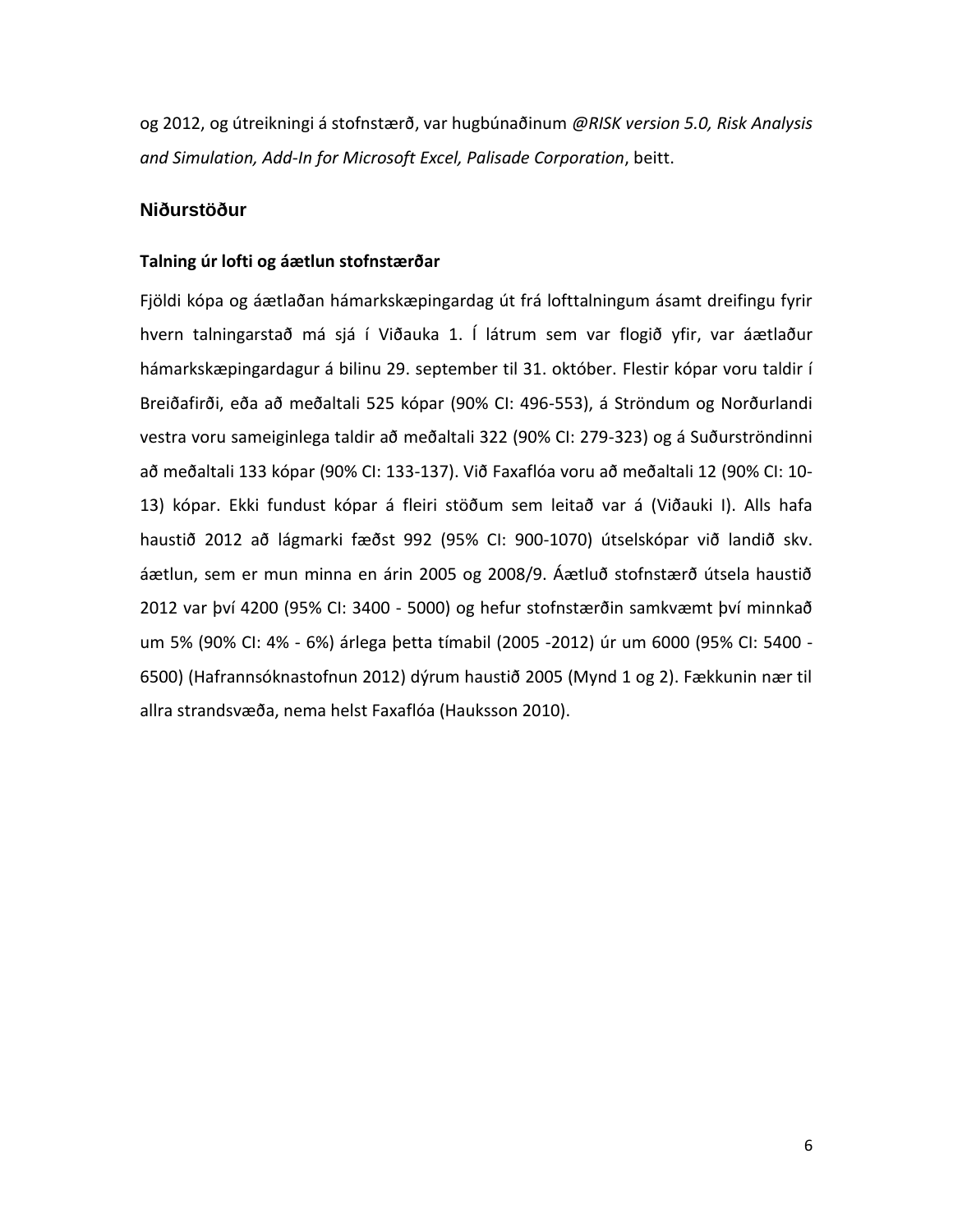

Mynd 3. Dreifing 5000 reiknaðra stofnstærða íslenska útselsins út frá kópatalningargögnum og leiðréttingarstuðlum, árið 2012 (CI:90%). *Distribution of the population size for the year of 2012, when calculated 5000 times using pup data and correction coefficients* (CI:90%)*.*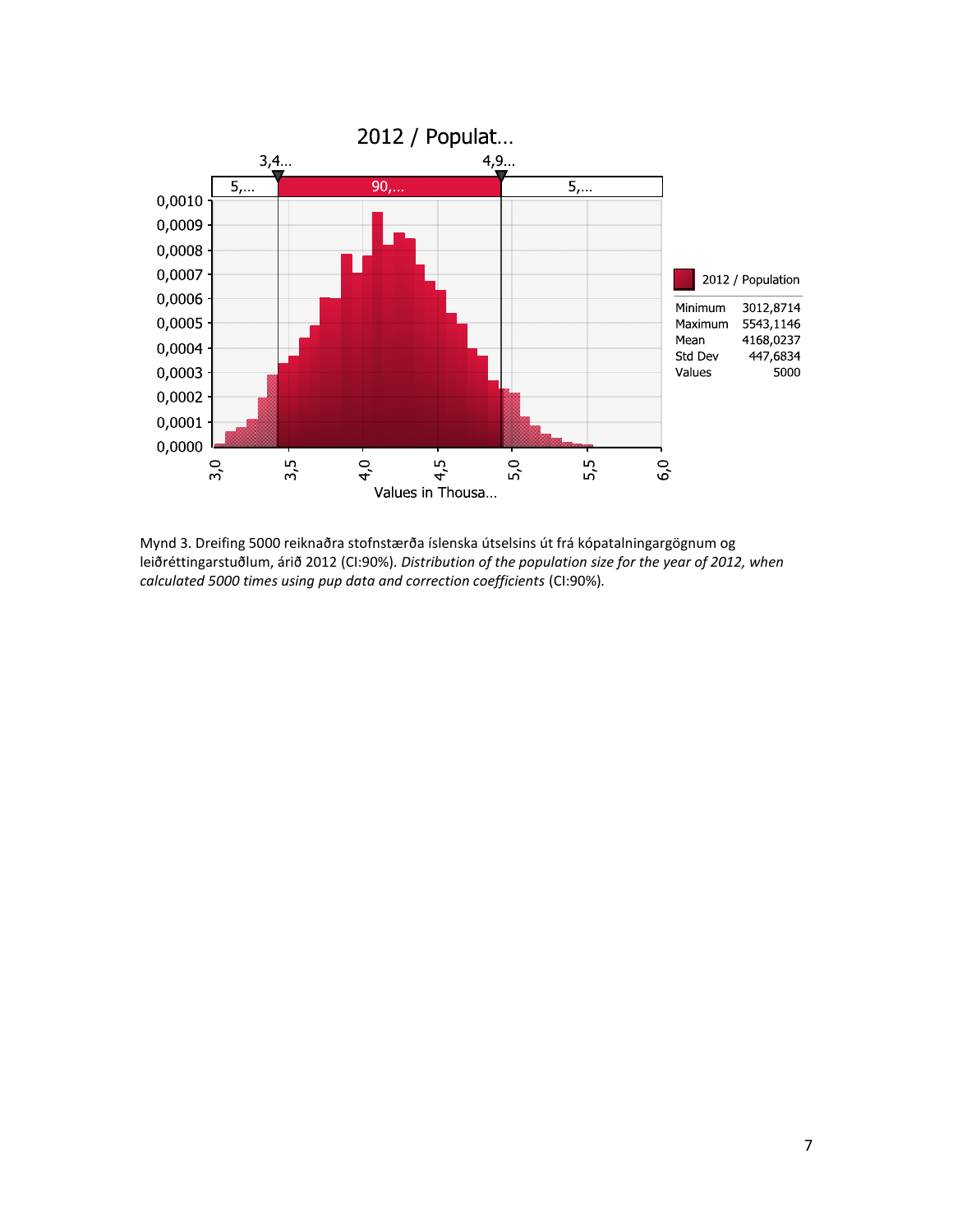

Mynd 4. Þéttleikaföll 5000 stofnstærða íslenska útselsins árin 2005 (blá lína), 2008 (græn lína) og 2012 (rauð lína), sem metnar eru út frá kópafjölda með 90% ö.m., leiðréttur með stuðlinum *q* með 95% ö.m. og margfaldaður með 4 (3 og 5 sem neðri og efri mörk). Lóðréttu línurnar eru við stofnstærðirnar 4100 (viðmiðunarmörk stjórnvalda) og 6450 (miðgildi útreiknaðra stofnstærða árið 2008). *Cumulative distributions for 5000 grey seal population sizes for the year of 2005 (blue line), 2008 (green line) and 2012 (red line), calculated from the number of pups (with 95% confidence interval) after corrections for the factor q and a multiplication with 4 (3 and 5 as upper and lower interval) has been made. The vertical lines are placed at the population sizes of 4100 (the recommendation of Icelandic authorities) and 6450 (the median for the calculated population size in 2008).*

#### **Þroskamat útselskópa**

Þann 22. október 2012 voru 99 kópar merkir við Bjarnafjörð nyrðri og Drangatanga á Ströndum. Flestir voru á þroskastigi 3, en færri á lægri og hærri stigum (Töflur 2 og 4). Útfrá fjölda kópa á stigum 1 - 4, merktum og aldursgreindum við Bjarnarfjörð og á Drangatanga, var ákvarðað að hámarks kæpingardagur væri 5. október (Tafla 5). Seint í nóvember voru útselskópar merktir í Hafnareyjum við Breiðafjörð, en ekki var ráðist í ákvörðun á hámarkskæpingardegi fyrir Hafnareyjar á grunni þeirra gagna þar sem kóparnir voru of fáir og of langt liðið á kæpingartímann.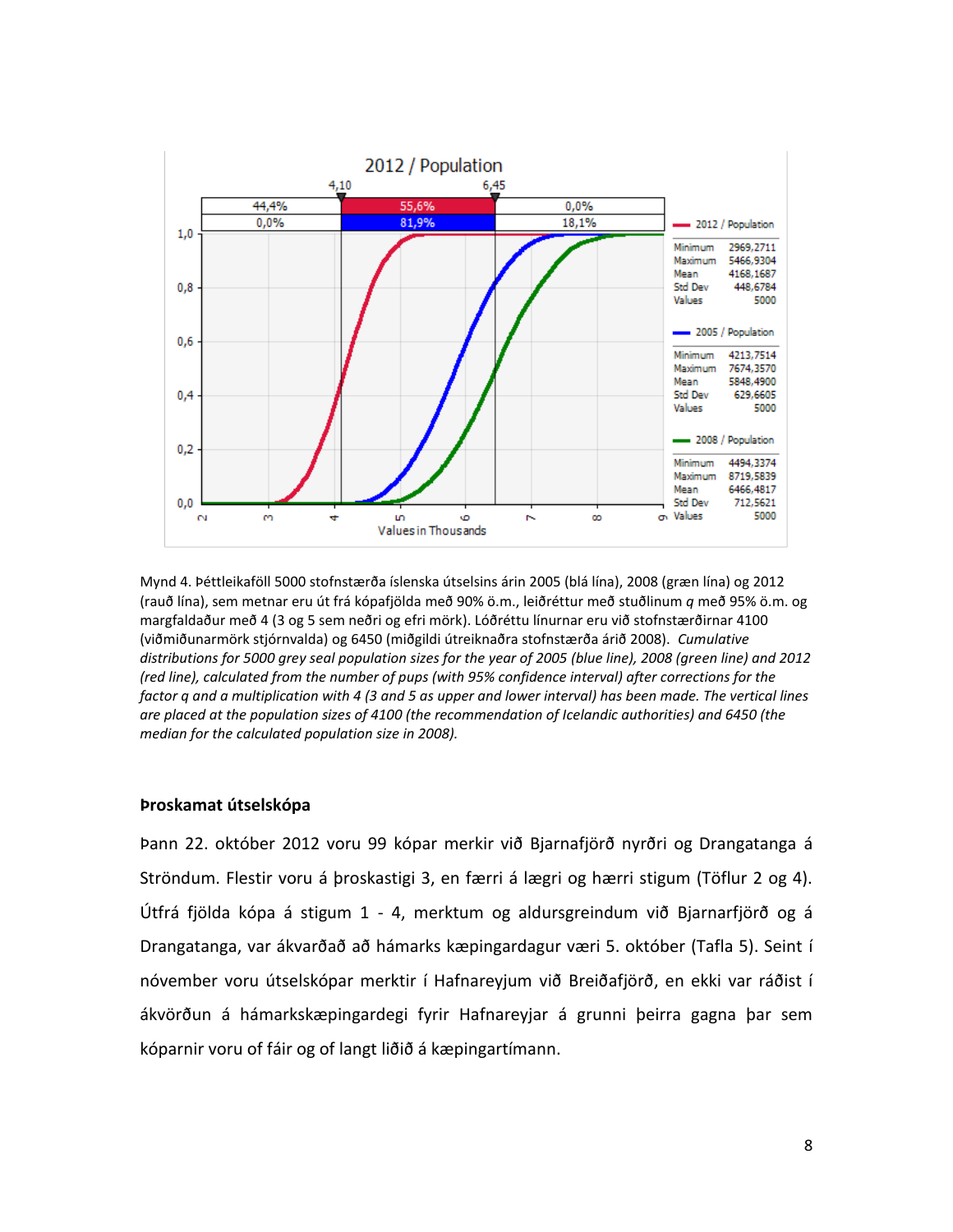Einn af 119 kópum sem fundust í fjörunni í Bjarnarfirði og við Drangatanga fannst dauður. Þriðja nóvember fundust sex dauðir útselskópar reknir í fjörunni rétt við Sauðárkrók í Skagafirði, en þá var ekki vitað um heildarfjölda kópa í Málmeyjarlátrinu, sem langlíklegast er að þessir kópar hafi komið úr.

Tafla 4. Merkingarstaðir og –dagar, ásamt fjölda kópa af stigum 1-4 og fjöldi kópa samtals. *Tagging area and –dates, and the number of pups in stage 1-4, as well as the total number of pups.*

| Merkingarstaður                  | Dags         | Fjöldi<br>kópa af<br>stigi 1 | Fjöldi kópa<br>af stigi 2 | Fjöldi kópa<br>af stigi 3 | Fjöldi<br>kópa af<br>stigi 4 | Fjöldi<br>kópa af<br>stigi 5 | Fjöldi<br>alls |
|----------------------------------|--------------|------------------------------|---------------------------|---------------------------|------------------------------|------------------------------|----------------|
| Bjarnarfjörður<br>og Drangatangi | 22. október  | 4                            | 20                        | 52                        | 15                           | $7^{10}$                     | 98             |
| Hafnareyjar                      | 29. nóvember | $\Omega$                     |                           | 2                         | 2                            | 2                            |                |

Tafla 5. Merkingarstaðir og dagsetningar árið 2012, ásamt þeim degi sem áætlað er að kæping sé í hámarki, samkvæmt því þéttleikafalli aldursgreindra kópa (1-4 stig), sem best fellur að gögnum samkvæmt "logLikelihood" aðferð. Fjöldi kópa sem liggur að baki dreifingarinnar, er einnig gefinn. *Tagging areas and dates in 2012, accoring to the culmulative distribution of pups (stage 1-4), that best fits the data according to the "logLikelihood" calculations.The number of pups that the distribution is based on is also shown.*

| Merkingarstaður                  | Dags         | Hámarksdagur | Talnadreifing sem hentar | Log        | Fjöldi kópa |
|----------------------------------|--------------|--------------|--------------------------|------------|-------------|
|                                  |              | kæpingar     | best                     | Likelihood |             |
| Bjarnarfjörður<br>og Drangatangi | 22. október  | 5. október   | LogNormal(3.54, 0.200)   | $-304.67$  | 91          |
| Hafnareyjar,                     | 29. nóvember | -            | $\overline{\phantom{0}}$ | ۰          | $7^{11}$    |
| Breiðafirði                      |              |              |                          |            |             |

#### **Umræður**

#### **Náttúruleg dauðsföll**

Útselskóparnir sex sem fundust reknir í fjörunni við Sauðárkrók haustið 2012 voru líklega úr látrinu í Málmey. Rétt fyrir og um mánaðarmótin október/nóvember 2012 gerði

 $\overline{a}$ 

 $^{10}$  Það er óþekkt hversu lengi kópar eru á stigi 5 og þeir eru ekki notaðir til þess að ákvarða hámarkskæpingardag og dreifingu kæpingardaga.

 $11$  Of fáir kópar.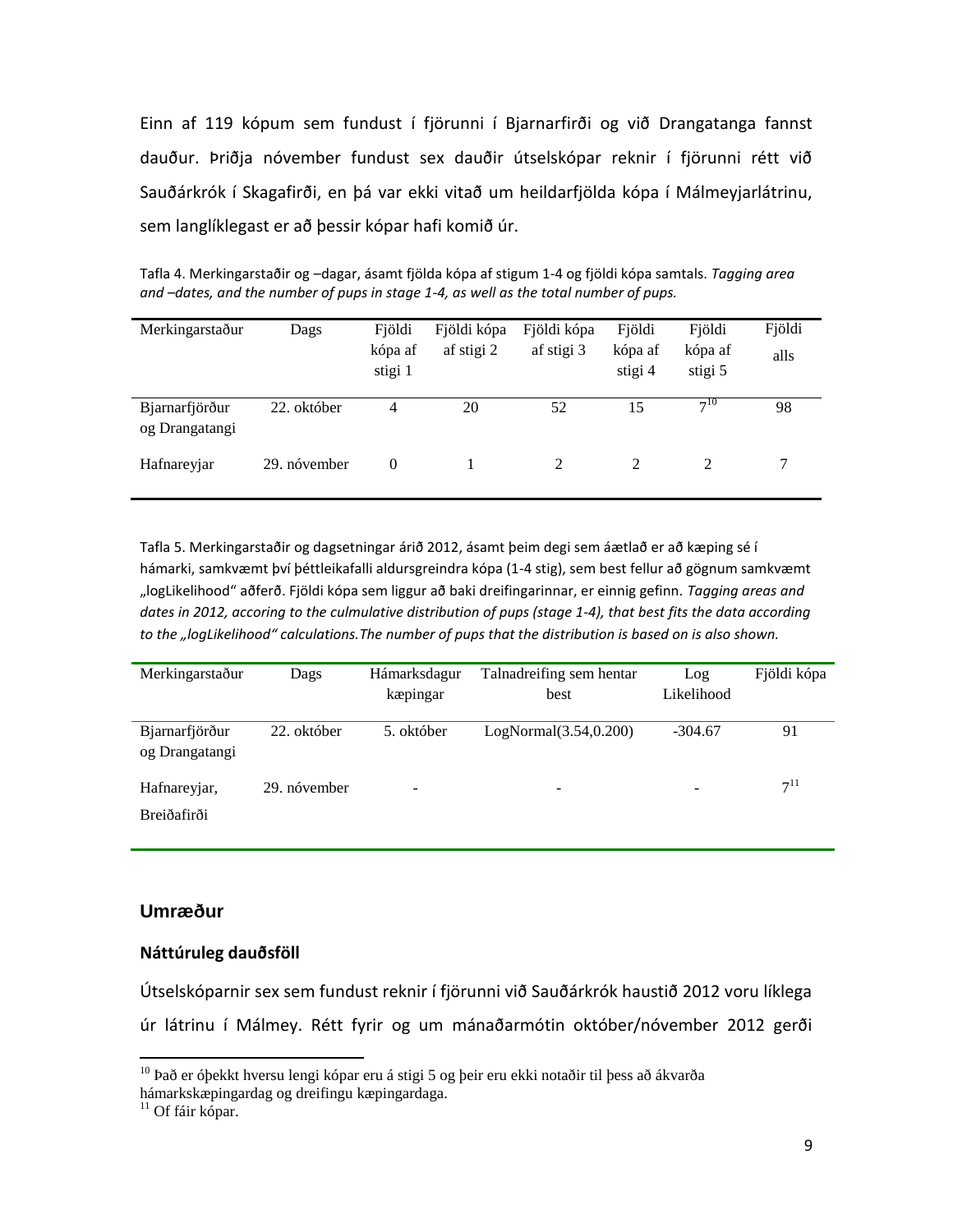norðan stórveður með tilheyrandi brimi í Skagafirði og víðar fyrir Norðurlandi. Líklegt er að mun fleiri kópar hafi farist í látrinu en fyrir norðanáhlaupið var látrið metið sem 90 (95% CI: 83-99) kópar að stærð (Viðauki I). Hvort fleiri kópar hefðu fundist í látrinu ef norðanáhlaupið hefði ekki komið og kleift hefði orðið að telja í fjórða sinn í Málmeyer ekki gott að vita. Talið var síðast í Málmey 19. október, en samkvæmt talningargögnum frá því haustið 2009 var hámarkskæping einmitt þann dag og kópafjöldi í Málmey og Drangey samanlagt 159 (90% CI: 151-169) (Hauksson 2010).

#### **Talningaraðferð, framkvæmd og tímasetning**

Við mat á hámarkskæpingartíma út frá fjölda kópa sem sáust úr lofti og merktir voru á landi var gert ráð fyrir eintoppa dreifingu kæpingardaga á hverju merkingarsvæði. Þetta þarf þó ekki endilega að vera raunin og í gögnunum má finna vísbendingar um að kæpingin fari fram í lotum. Hvaða áhrif það getur haft á heildarniðurstöðuna þarf að kanna betur en væntanlega víkkar slíkt öryggismörk um meðalgildi.

Talningaraðferðinni sem nú hefur verið beitt þrisvar (2005, 2008/9 og 2012) til þess að meta fjölda útselskópa á Íslandi að hausti er örugglega nákvæmari en fyrri aðferð sem beitt var fyrir árið 2005 (Hauksson 2007). Hinsvegar hefur þessi aðferð gefið mjög sveiflukenndar niðurstöður. Ekki kemur fram marktæk línuleg fækkun í gegnum meðalgildi kópafjölda árin 2005, 2008/9 og 2012. Samkvæmt því gæti kópafjöldi verið mjög breytilegur á milli ára, mun breytilegri en búast mætti við hjá stofni sjávarspendýrs eins og útsel þar sem einstaklingar ná háum aldri og urtur eru taldar kæpa árlega eftir að kynþroska er náð. Útselurinn er hópdýr og skortur á brimlum ætti ekki að hamla viðkomu. Hugsanlegt er hinsvegar að óstöðug aldursdreifing kynþroska urta gæti valdið breytilegum kópafjölda í látrum á milli ára. Slík skekkja gæti t.d. hafa orsakast af breytilegri eftirlifun urta fyrsta veturinn, á milli ára, vegna mismunandi fæðuframboðs, veðurfars o.fl. Meirihluti urta gæti því ef til vil verið ungur og á mörkum þess að verða kynþroska. Hugsanlegt er einnig að fæðuskortur valdi því að urtur vaxi hægar nú en áður og verði kynþroska eldri (sjá Boyd 2000, Hauksson 2006 og 2007). Þessar aðstæður myndu leiða af sér að færri kópar fæddust á ákveðnu tímabili og orsakaði skekkju í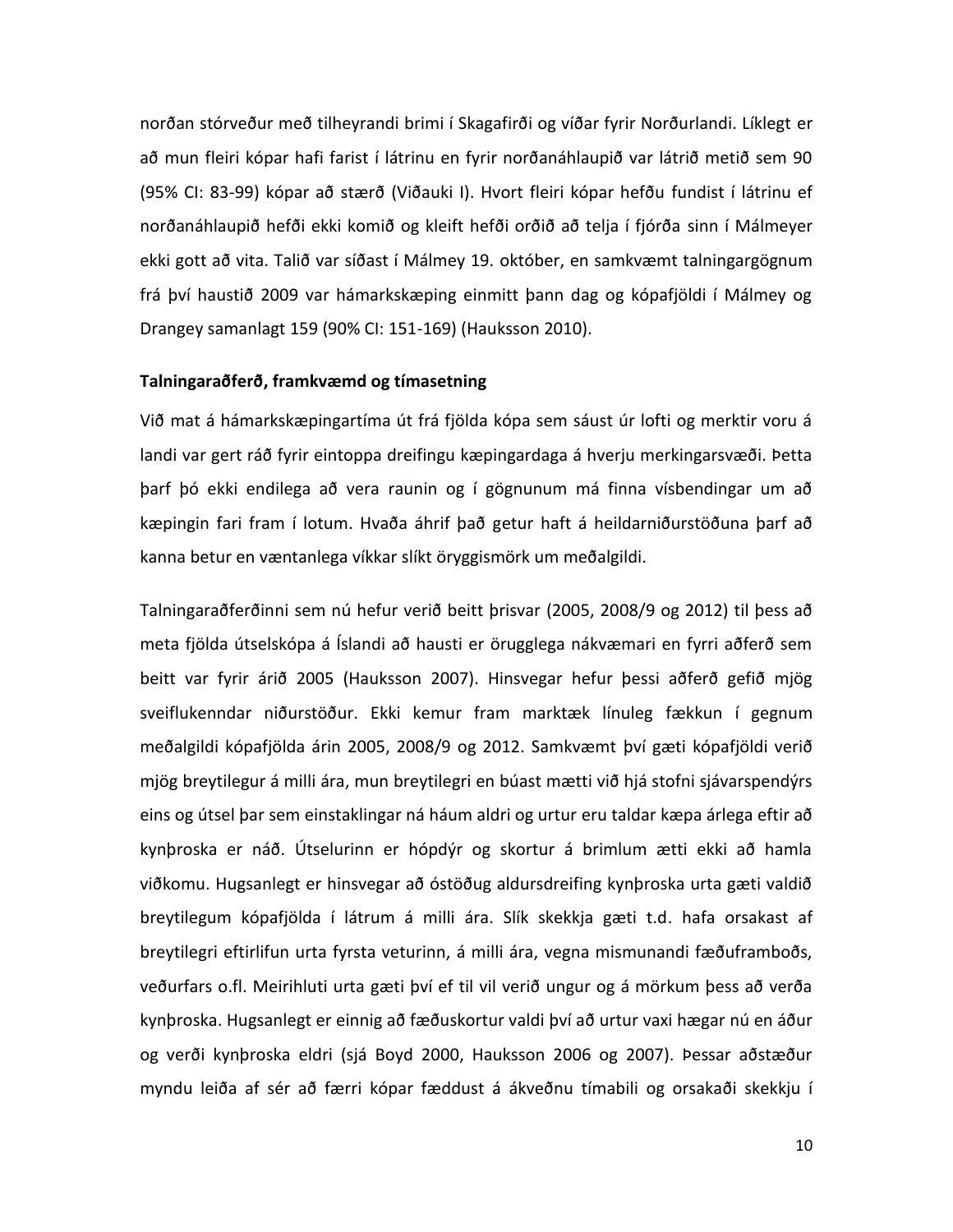stofnstærðarútreikningum sem byggja á kópafjölda á tilteknu ári. Slík óvissa ýtir undir nauðsyn þess að framkvæma talningar örar en hingað til hefur verið gert.

Vegna fárra talninga gefa talningargögnin 2005, 2008/9 og 2012 varla marktæka vísbendingu um þróun stofnsins (aðhvarfsgreiningin gefur ekki marktækan fallanda). Útselsstofninn gæti þess vegna vaxið aftur á næsta ári. Hugsanlegt er að ef talningar hefðu verið framkvæmdar 2010 hefðu komið fram vísbendingar um fækkun útsels sem talningin 2012 hefði staðfest. Líklegt er að fram hefði komið marktæk fækkun á tímabilið 2008 – 2012 sem nothæf hefði verið til þess að meta áframhaldandi þróun útselsstofnsins.

#### **Fjöldi kópa og stofnstærð útsels við Ísland**

Miðað við fjöldann 6000 $^{12}$  (95% CI: 5400 $^{12}$  - 6500 $^{12}$ ) dýr í útselsstofninum haustið 2005 og 6500 (95% CI: 5200 - 7600) dýr árið 2008/9 þá hefur útselsstofninn minnkað verulega við strendur landsins á síðustu árum. Minnkunin nær til allra strandsvæða. Áætlað er að útselsstofninn sé nú 4200 (95% CI: 3400-5000). Líkur þess að hann sé minni en 4100 dýr (viðmiðunarmörk stjórnvalda) eru 44% (1. mynd). Þegar fyrsta talning útselskópa fór fram árið 1982 var stofnstærð útsels hér áætluð um 10.600 (95% CI: 7175-13860) dýr (Hauksson 1985). Fyrir árið 2002 minnkaði stofnstærð útsels um 3% árlega, en stækkaði svo eftir árið 2004 en sú stækkun virðist hafa stöðvast nú. Skýringar á þessari kúvendingu í stofnstærð útsels eru ekki á reiðum höndum (2. mynd). Veiðar á útsel síðustu ár hafa ekki aukist og eru líklega minni en árin fyrir 2008 (Hafrannsóknastofnun 2012). Allnokkrir útselsvetrungar veiðast í fiskinet sem meðafli, en það hafa þeir gert undanfarin 15 ár og varla hægt að gera ráð fyrir verulegri aukning á því síðustu árin. Framboð á marsíli er í lágmarki við strendur landsins, en þorskgengd hefur aukist. Báðar þessar fisktegundir eru veigamikill þáttur í fæðu útsela hér við land (Hauksson og Bogason 1997). Sílisskortur gæti haft staðbundin áhrif á dreifingu útsels hér og valdið fækkun dýra við Suðurströndina og við Breiðafjörð. Almenn fækkun útsela við ströndina gæti þýtt að hluti íslenskra útsela hafi róið á önnur mið.

 $\overline{a}$ 

<sup>12</sup> Hækkað upp í næsta hundruð.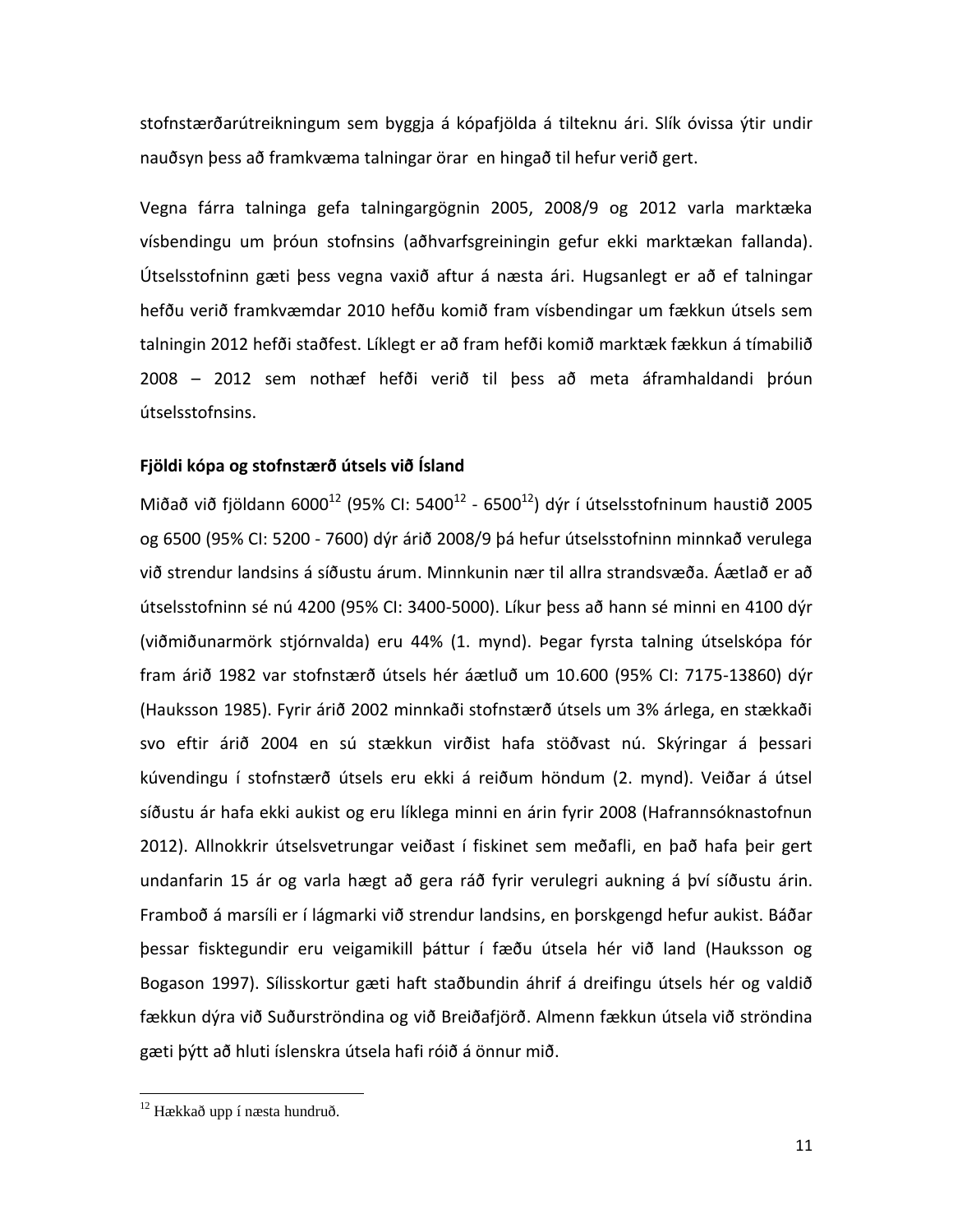#### **Niðurlag**

Það skal undirstrikað að vegna þess að talning árið 2012 gaf fáa útselskópa og stærð útselsstofnsins áætluð nálægt viðmiðunarmörkum stjórnvalda sem sett voru 2005 er talin full ástæða til að ráðleggja varkárni við nýtingu útselsstofnsins við Ísland. Til að geta fylgst með selveiðum á skilmerkilegan hátt er mikilvægt að bæta skráningu veiddra, hjáveiddra og drepinna (struck and loss) sela við Ísland. Eins og stendur er ekki gerð krafa um skráningu veiddra sela hér á landi. Á það bæði við um útsel og landsel. Þar af leiðandi skortir marktækar tölur um heildarveiði útsels við Ísland. Eins og fram hefur komið er einnig vel þekkt að útselir drukkna þegar þeir festast í fiskinetum, og þrátt fyrir að skráningarskylda sé á hjáveiddum selum hjá fiskibátum, er talið líklegt að fjöldi hjáveiddra dýra sé mun hærri en sá sem berast Hafrannsóknarstofnun. Því þarf einnig að gera átak til þess að meta fjölda útsela sem veiðast sem meðafli við fiskveiðar.

Æskilegt er að telja útselskópa aftur haustið 2015, ásamt því að merkja fleiri útselskópa í látrum á haustin eins og gert var 2012 og 2013. Síðarnefnda árið voru útselskópar merktir við Dranga á, Ströndum og í Hafnareyjum og nágrenni við Breiðafjörð (Erlingur Hauksson, óbirt).

#### **Þakkir**

Tímabilið 1982-2008 stóð Hringormanefnd straum að talningum á útselskópum að hausti nokkuð reglulega á 3 til 5 ára fresti. Árin 2003 og 2004 lagði Hafrannsóknastofnun einnig til fé og aðstoðarmann, Sverrir Daníel Halldórsson (árið 2004), en þá var einungis talið á völdum strandsvæðum í tilraunaskyni. Flugkennurum Flugskóla Íslands og forráðamönnum Flugtaks ehf. er þökkuð aðstoðin. Verkefnasjóður sjávarútvegs- og landbúnaðarráðuneytis veitti styrk til talningarinnar 2008 og 2012.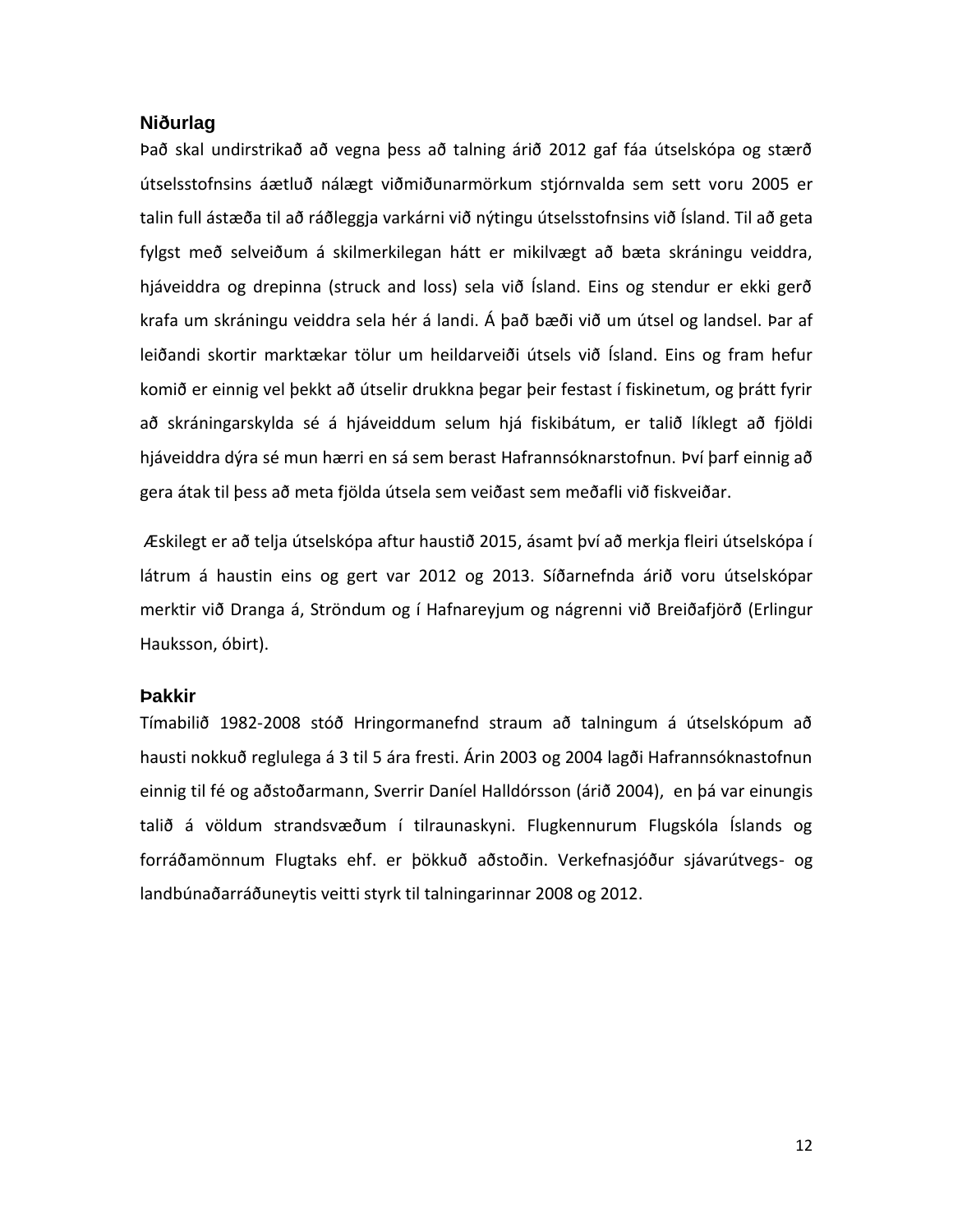#### **Heimildir**

- Björnsson, Á. 1989. Eyjar í Snæfellsnes- og Dalasýslum. Bls 53-134 í *Breiðafjarðareyjar*. Ferðafélag Íslands, Reykjavík.
- Boyd, I.L 2000. State-dependent fertility in pinnipeds: contrasting capital and income breeders. *Functional Ecology* 14:623-630.
- Bowen, W. D., J. McMillan, and R. Mohn. 2003. Sustained exponential population growth of grey seals at Sable Island, nova Scotia. *Ices Journal of Marine Science* 60:1265-1274.
- Duck, C.D. & Thompson, D. 2007. The status of grey seals in Britain. *NAMMCO Scientific Publications* 6:69- 78.
- Gíslason, E. 1989. Eyjar í Barðastrandarsýslu. Bls 135-218 í *Breiðafjarðareyjar.* Ferðafélag Íslands, Reykjavík.
- Hafrannsóknastofnun 2012. Nytjastofnar sjávar 2011/2012. Aflahorfur fiskveiðiárið 2012/2013. Sigurðsson, Þ. *Fjölrit.* 121ATH, 1-182. Reykjavík, Hafrannsóknastofnun.
- Hauksson, E 1985. Talning útselskópa og stofnstærð útsels. *Náttúrufræðingurinn* 55[2], 83-93.
- Hauksson, E. 2006. Growth and reproduction in the Icelandic common seal (*Phoca vitulina* L., 1758). *Marine Biology Research* 2:59-73.
- Hauksson, E. 2007a. Abundance of grey seals in Icelandic waters, based on trends of pup-counts from aerial surveys. *NAMMCO Scientific Publications* 6:85-98.
- Hauksson, E. 2007b. Growth and reproduction in the Icelandic grey seal. *NAMMCO Scientific Publications* 6:153-162.
- Hauksson, E. 2010. Niðurstöður af talningum útselskópa úr lofti haustin 2005, 2008 og 2009 Áætlaðar stofnstærðarbreyt-ingar útsels við Ísland 2005 til 2008/9. Rannsjá, fjölrit nr. 1 Reykjavík, 12 s. [\(http://www.simnet.is/erlingurhauks/rannsja/RANNSJA.htm](http://www.simnet.is/erlingurhauks/rannsja/RANNSJA.htm) ).
- Hauksson E. & Bogason V. 1997. Comparative Feeding of Grey (*Halichoerus grypus*) and Common Seals (*Phoca vitulina*) in Coastal Waters of Iceland, with a Note on the Diet of Hooded (*Cystophora cristata*) and Harp Seals (*Phoca groenlandica*). *J. Northw. Atl. Fish. Sci.* 22:125-135.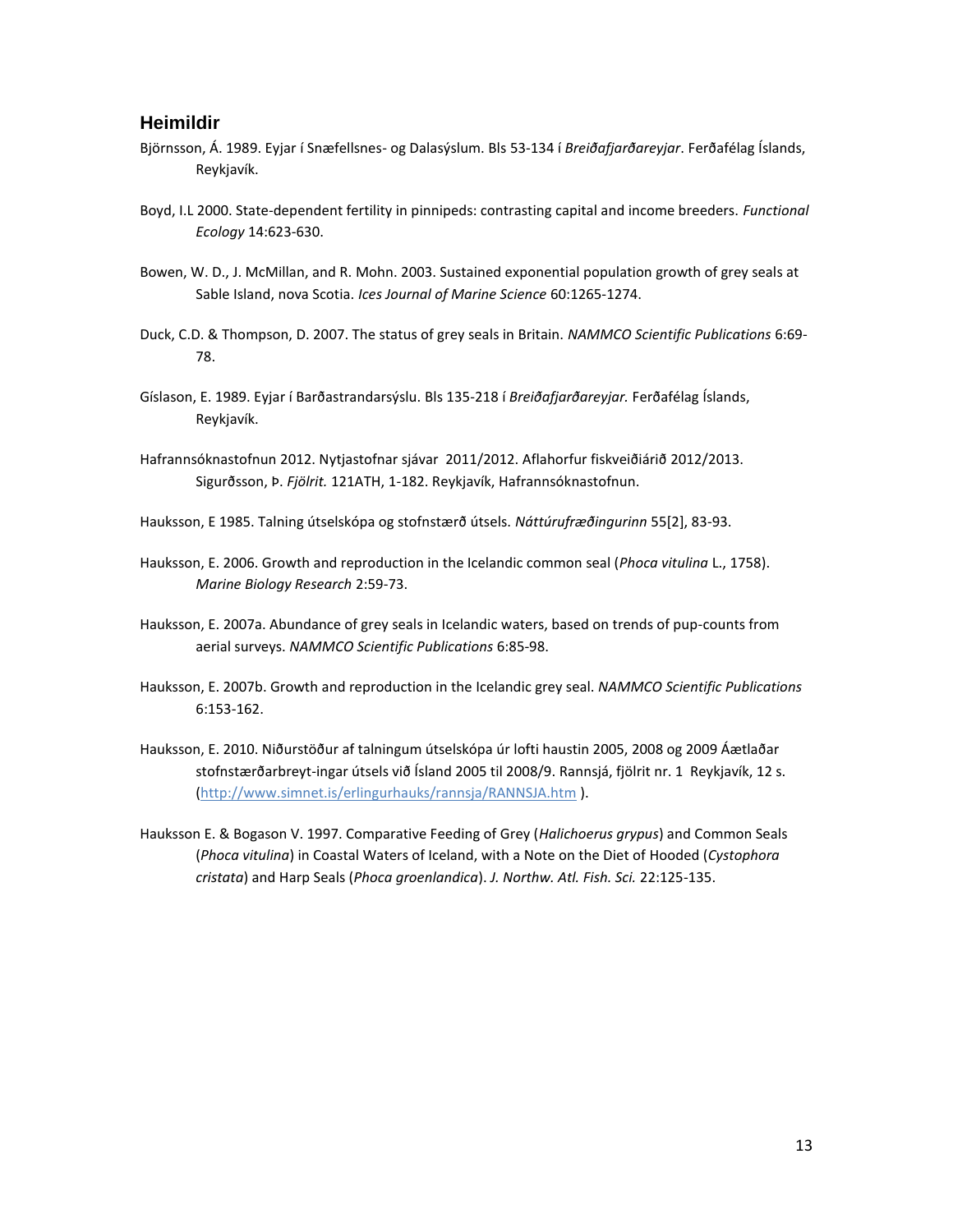Viðauki I. Fjöldi talinna kópa<sup>13</sup> í látrum eftir strandsvæðum haustið 2012 (90% ö.m.). Hámarkskæpingardagur (SD dagar), dreifingin sem lýsir ferli kæpingar best og "max-likelihood"-gildi (segir til um gæði aðhvarfs gagna að líkani) **N**=fjöldi yfirferða við talningu og hlutfall kópa sem sáust af áætluðum fjölda kópa sem kom að lágmarki í heiminn 2012. *The number of counted pups<sup>12</sup>in the rookeries in 2012 (90% CI). The peak of the pupping season (SD days), the distribution describing the pupping process best and "max-likelihood"-value. N=the number of counts and proportion of pups seen of the minimum number of pups born in 2012.*

| Strandsvæði/látur            | Kópafjöldi        | Hámarkskæping dags | Gerð dreifingar, N, %-kópa                   | "Log-Likelihood"         |
|------------------------------|-------------------|--------------------|----------------------------------------------|--------------------------|
| Faxaflói                     |                   |                    |                                              |                          |
| Alls                         | $12(10-13)$       | 19. okt (13)       | Weibull(53.83, 4.43), N=3, 76(70-88)         | $-35.49$                 |
| Breiðafjörður                |                   |                    |                                              |                          |
| Suðureyjar                   | $1(-)$            | $\left( -\right)$  |                                              | $\overline{\phantom{a}}$ |
| Frameyjar                    | 302 (292-316)     | 20. okt (19)       | Weibull(56.42, 2.91), N=4, 77(73-79)         | $-1024.27$               |
| Skálmarnes og nágr.          | $8(8-12)$         | $\left( -\right)$  | Of fáir kópar                                | $\blacksquare$           |
| Skálaeyjar, Svefneyjar o.fl. | $1(-)$            | $(-)$              | Weibull(64.50,18.00), N=3, 69(57-78)         | $-123.86$                |
| Reykjanes og nágrenni        | 34 $(34-40)^{14}$ | 29. sep            | LogNormal $(3.35, 0.46)$ , N=4, 78 $(62-78)$ | $-71.43$                 |
| Vestureyjar (+Bjarneyjar)    | 180 (171-194)     | 31. okt(13)        | Weibull(60.10, 4.93), N=4, 79(74-84)         | $-583.34$                |
| Alls                         | 525 (496-553)     |                    |                                              |                          |
| Vestfirðir                   | $\overline{0}$    | $(-)$              | Ein talning                                  | $\overline{\phantom{a}}$ |
| Strandir og NV-land          |                   |                    |                                              |                          |
| Strandir                     | 206 (194-222)     | 14. okt (8)        | Weibull(47.23, 6.51), N=3, 76(71-81)         | $-571.44$                |

<sup>13</sup> Ekki hefur verið leiðrétt með stuðlinum *q* (sem leiðréttir fyrir hlutfall sem líklegt er að talningarmönnum sjá ekki í látrunum þegar talið er).

 $\overline{a}$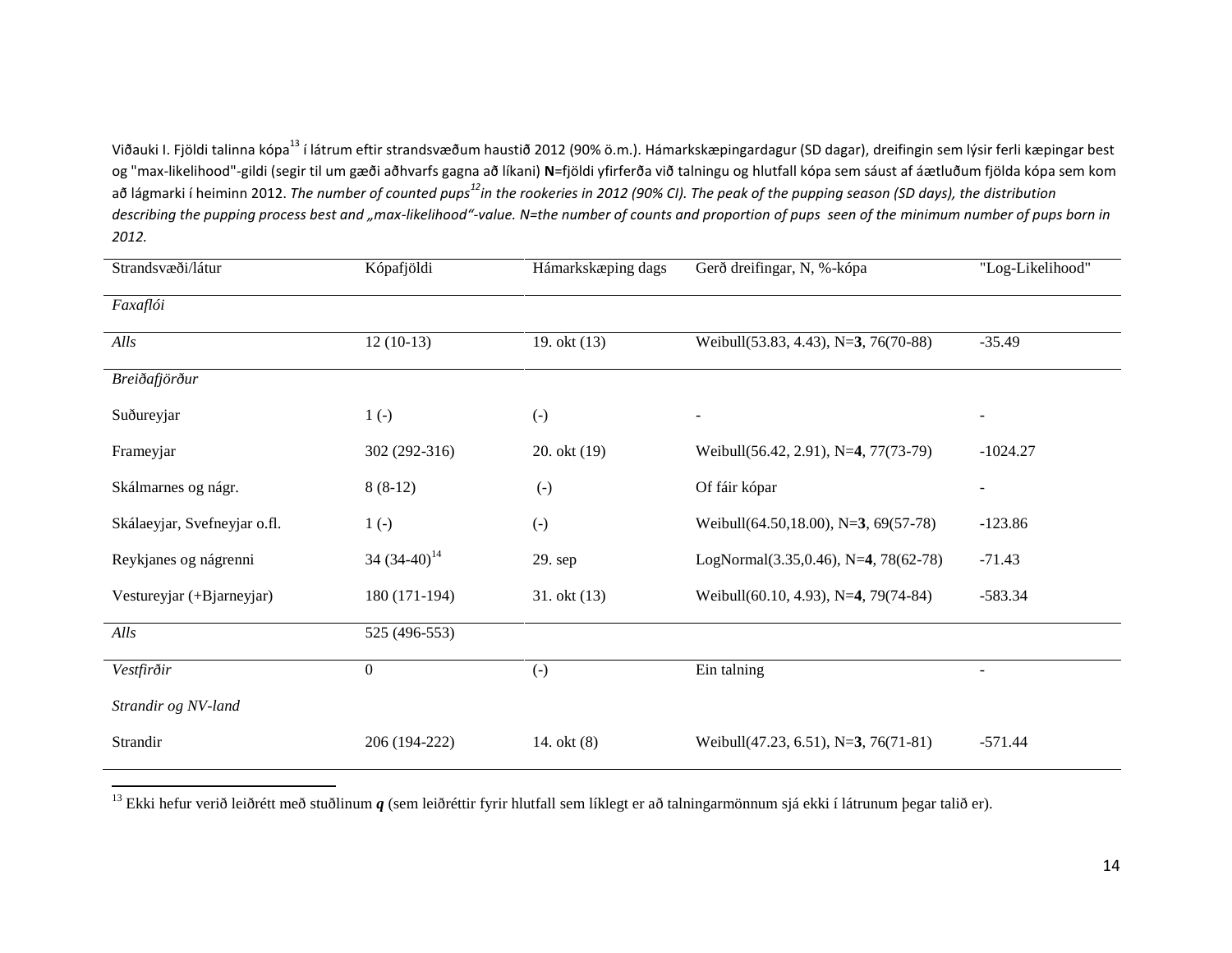| Skagi ofl.      | $26^{14}$ (-)                | $(-)$             | Of fáir kópar                            | $\overline{\phantom{a}}$ |
|-----------------|------------------------------|-------------------|------------------------------------------|--------------------------|
| Málmey-Drangey  | 90 (83-99)                   | 13. okt. (8)      | Weibull(46.37, 6.18), N=3, 79(72-85)     | $-257.44$                |
| Alls            | $322^{14} (279 - 323)$       |                   |                                          |                          |
| Norðausturland  |                              |                   |                                          |                          |
| Alls            | $\boldsymbol{0}$             | $\left( -\right)$ | $N=1$                                    |                          |
| Austfirðir      |                              |                   |                                          |                          |
| $\mathit{Alls}$ | $\boldsymbol{0}$             | $\left( -\right)$ | $N=2^{14}$                               |                          |
| Suðurströndin   |                              |                   |                                          |                          |
| Þjórsá          | 1                            | $\left( -\right)$ | $\overline{\phantom{a}}$                 | $\blacksquare$           |
| Surtsey         | $62(62-62)$                  | 4. okt $(11)$     | Log-logistic(3.48, 0.17), N=5, 96(96-96) | $-222.24$                |
| Öræfi           | $62(62-66)$                  | 30. sep (7)       | Weibull(29.49, 7.02), N=3, 95(89-95)     | $-179.03$                |
| Vigur           | $8(8-8)$                     | $1.$ okt $(1)$    | Log-logistic(3.44, 0.02), N=2, 90(-)     | $-10.93$                 |
| Alls            | 133 (133-137)                |                   |                                          |                          |
| Ströndin öll    | 992 (918-1026) <sup>15</sup> |                   |                                          |                          |

 $\overline{\phantom{a}}$ 

<sup>&</sup>lt;sup>14</sup> Í Andey, Seley og Papey, þar sem útselskópar hafa fundist áður, en einungis ein talning á Norðurfjörðunum (norðanverðum Austfjörðum).

<sup>&</sup>lt;sup>15</sup> Tekið hefur verið tiliti til áhrifa haustkópaveiða árið 2012 á talningartölur